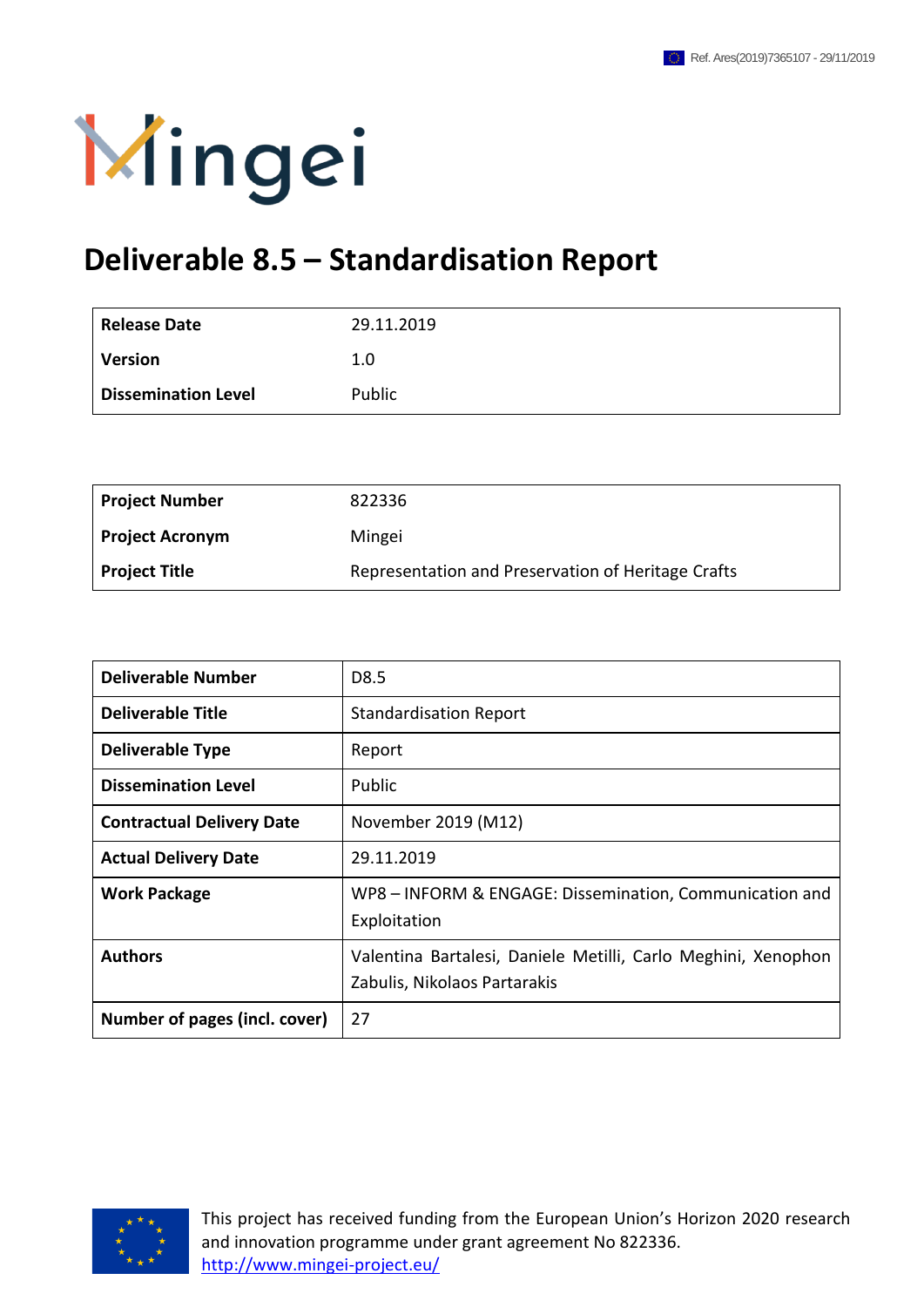

### <span id="page-1-0"></span>**Executive summary**

This deliverable describes the main standards for the Cultural Heritage sector, focusing in particular on knowledge representation (standard metadata schemas and standard ontologies), and on 3D formats for the representation of Cultural Heritage objects. The deliverable also reports the potential contribution of the project to standardisation activities in the domain of Cultural Heritage and Heritage Crafts. The updated versions of the deliverable will be submitted at M24 and M36.

The deliverable is structured as follows:

**- Section 1** provides an introduction to the context and purpose of this deliverable

**- Section 2** provides an overview of the three basic activities which are necessary for creating, using and sustaining digital heritage

**- Section 3** provides a summary of metadata schemes and standard ontologies of Semantic Web and Cultural Heritage

**- Section 4** makes an overview of the standards used in the Mingei Crafts Ontology

**- Section 5** provides an overview of 3D standard formats and the formats used by Mingei

**- Section 6** provides conclusions and future work

This deliverable is submitted in the context of T8.3. of Mingei. This is the first version of the deliverable. The next version of this deliverable will be submitted on M24.

### <span id="page-1-1"></span>**Keywords**

Cultural heritage, Craft heritage, Digital heritage, Standardisation, Semantic Web, Ontologies, Metadata schemas, 3D formats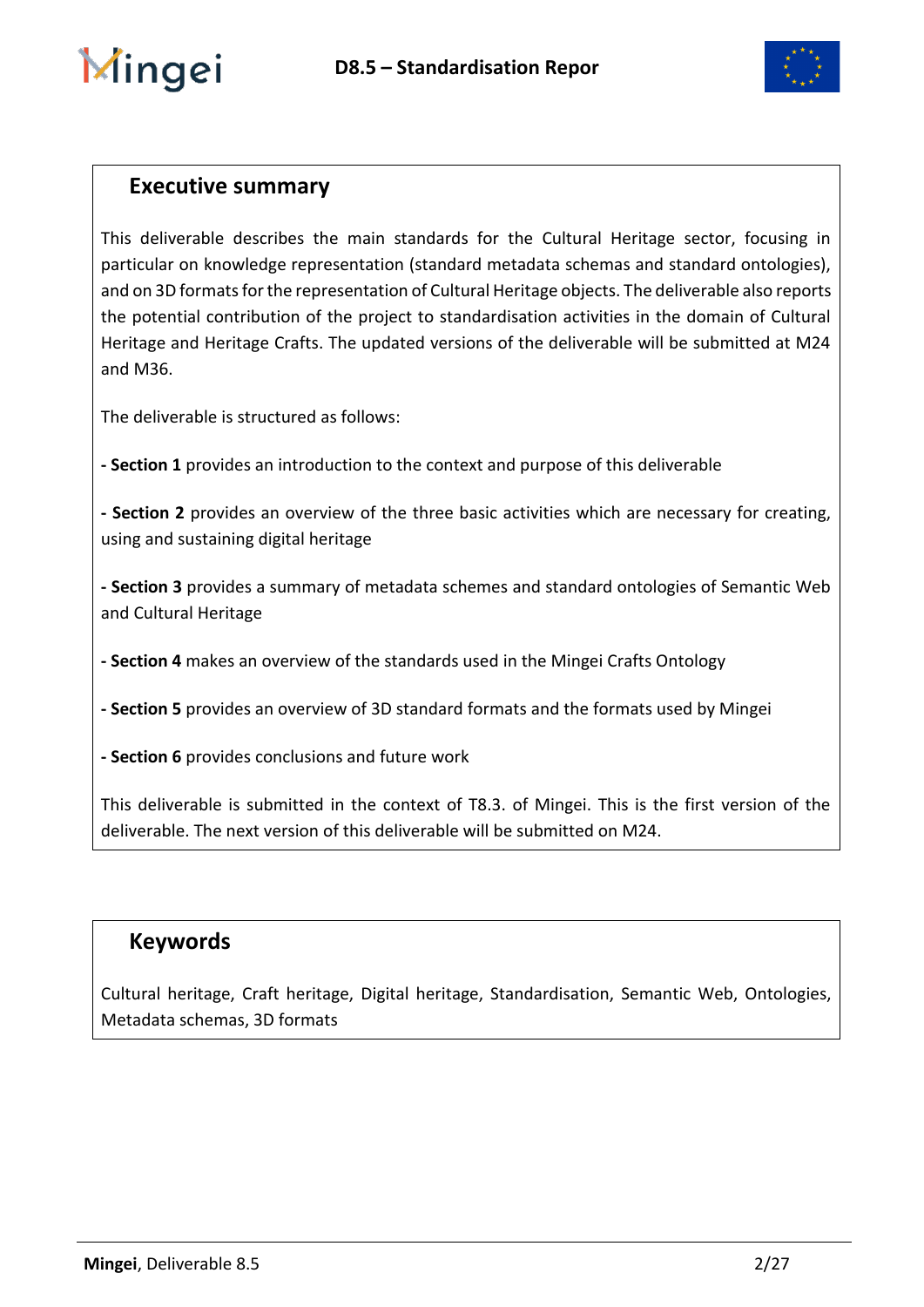



## **Document History**

| <b>Date</b> | <b>Version</b> | <b>Author/Editor</b> | <b>Affiliation</b> | <b>Comment</b>                   |
|-------------|----------------|----------------------|--------------------|----------------------------------|
| 05.08.2019  | 0.1            | Valentina Bartalesi  | <b>CNR</b>         | Initial draft                    |
| 05.09.2019  | 0.2            | Daniele Metilli      | <b>CNR</b>         | <b>Updated Draft</b>             |
| 05.10.2019  | 0.3            | Carlo Meghini        | <b>CNR</b>         | <b>Updated Draft</b>             |
| 20.10.2019  | 0.4            | Xenophon Zabulis     | <b>FORTH</b>       | Updated Draft, integration of 3D |
|             |                |                      |                    | standardisation formats          |
| 10.11.2019  | 0.5            | Nikolaos Partarakis  | <b>FORTH</b>       | Updated Draft, integration of    |
|             |                |                      |                    | Mingei 3D formats                |
| 25.11.2019  | 0.7            | Valentina Bartalesi  | <b>CNR</b>         | Final version addressing review  |
|             |                |                      |                    | comments                         |
| 27.11.2019  | 0.8            | Margerita Antona     | <b>FORTH</b>       | QA review and final checks       |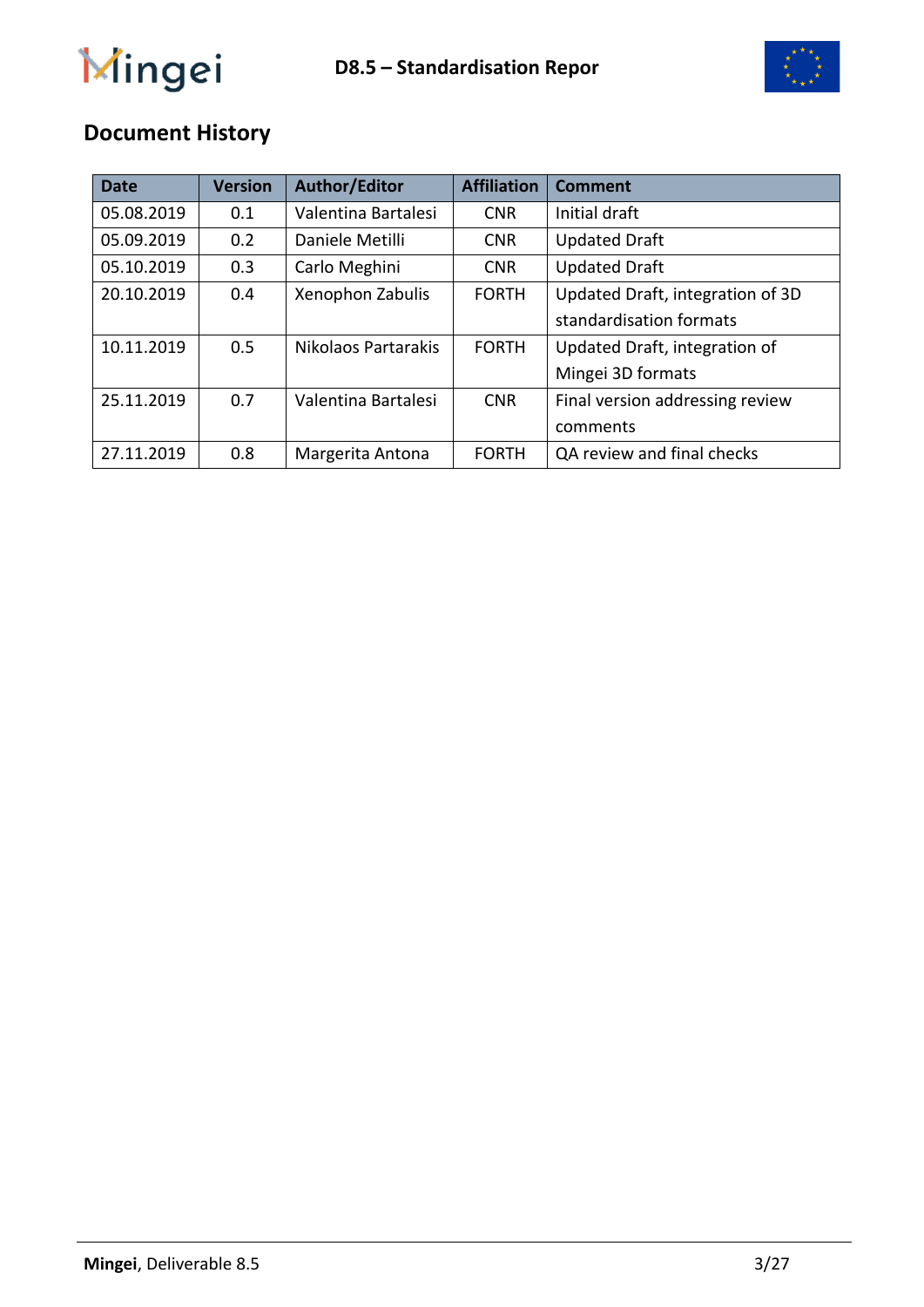

## **Abbreviations**

| 3DS              | 3D Studio                                                                                                        |
|------------------|------------------------------------------------------------------------------------------------------------------|
| <b>AAT</b>       | Art and Architecture Thesaurus                                                                                   |
| <b>BVH</b>       | <b>Biovision Hierarchy</b>                                                                                       |
| <b>CAD</b>       | Computer-aided design                                                                                            |
| <b>CH</b>        | Cultural heritage                                                                                                |
| <b>CIDOC</b>     | International Committee for Documentation                                                                        |
| <b>CiTO</b>      | <b>Citation Typing Ontology</b>                                                                                  |
| <b>COLLADA</b>   | <b>Collaborative Design Activity</b>                                                                             |
| <b>CRM</b>       | Conceptual Reference Model                                                                                       |
| <b>CrO</b>       | <b>Crafts Ontology</b>                                                                                           |
| <b>CSG</b>       | Constructive solid geometry                                                                                      |
| <b>DCMI</b>      | Dublin Core Metadata Initiative                                                                                  |
| <b>EAD</b>       | <b>Encoded Archival Description</b>                                                                              |
| <b>EDM</b>       | Europeana Data Model                                                                                             |
| <b>FBX</b>       | Filmbox                                                                                                          |
| <b>FOV</b>       | Field of view                                                                                                    |
| <b>FRBR</b>      | <b>Functional Requirements for Bibliographic Records</b>                                                         |
| <b>FRBRoo</b>    | Functional Requirements for Bibliographic Records - Object Oriented                                              |
| <b>GLAM</b>      | Galleries, libraries, archives, museums                                                                          |
| <b>GPS</b>       | <b>Global Positioning System</b>                                                                                 |
| <b>GPU</b>       | Graphics processing unit                                                                                         |
| <b>HiCO</b>      | <b>Historical Context Ontology</b>                                                                               |
| <b>IFLA</b>      | International Federation of Library Associations and Institutions                                                |
| <b>IGES</b>      | Initial Graphics Exchange Specification                                                                          |
| <b>IRI</b>       | Internationalized Resource Identifier                                                                            |
| <b>ISO</b>       | International Organization for Standardization                                                                   |
| <b>LIDO</b>      | Lightweight Information Describing Objects                                                                       |
| <b>METS</b>      | Metadata Encoding and Transmission Standard                                                                      |
| <b>MTL</b>       | <b>Material Template Library</b>                                                                                 |
| <b>NURBS</b>     | Non-Uniform Rational B-Spline                                                                                    |
| <b>OAI-PMH</b>   | Open Archives Initiative Protocol for Metadata Harvesting                                                        |
| <b>OWL</b>       | Web Ontology Language                                                                                            |
| <b>PARTHENOS</b> | Pooling Activities, Resources and Tools for Heritage E-research Networking,<br><b>Optimization and Synergies</b> |
| <b>PEM</b>       | <b>Parthenos Entities Model</b>                                                                                  |
| PROV-O           | Provenance Interchange Ontology                                                                                  |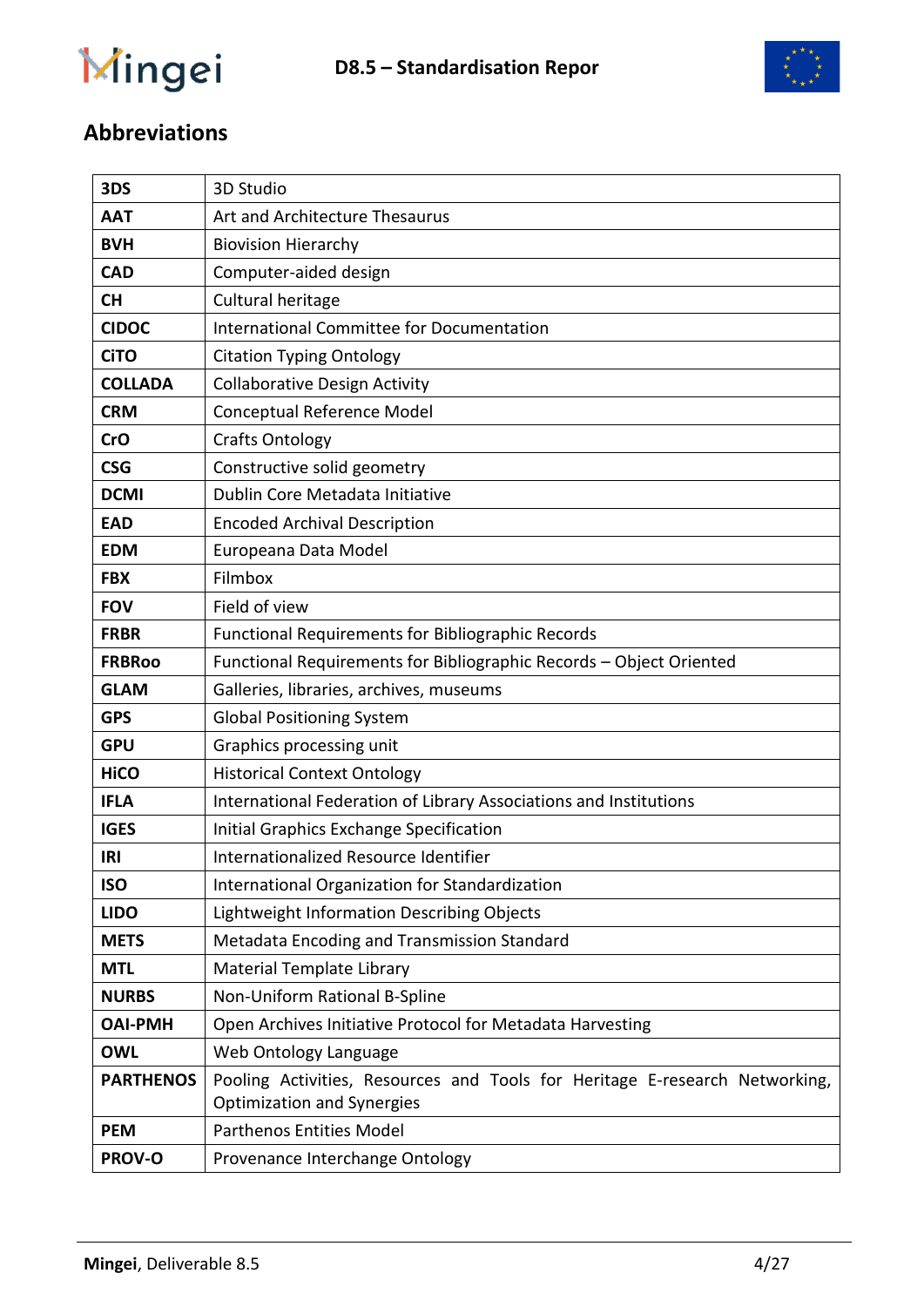

| <b>RDF</b>    | <b>Resource Description Framework</b>                            |
|---------------|------------------------------------------------------------------|
| <b>RDFS</b>   | <b>Resource Description Framework Schema</b>                     |
| <b>SKOS</b>   | Simple Knowledge Organization System                             |
| <b>SIG</b>    | <b>Special Interest Group</b>                                    |
| <b>SPAR</b>   | Semantic Publishing and Referencing Ontologies                   |
| <b>STEP</b>   | Standard for the Exchange of Product model data                  |
| STL           | Stereolithography                                                |
| <b>UNESCO</b> | United Nations Educational, Scientific and Cultural Organization |
| <b>VRA</b>    | <b>Visual Resources Association</b>                              |
| <b>VRML</b>   | Virtual Reality Modeling Language                                |
| W3C           | World Wide Web Consortium                                        |
| X3D           | <b>Extensible 3D Graphics</b>                                    |
| <b>XML</b>    | Extensible Markup Language                                       |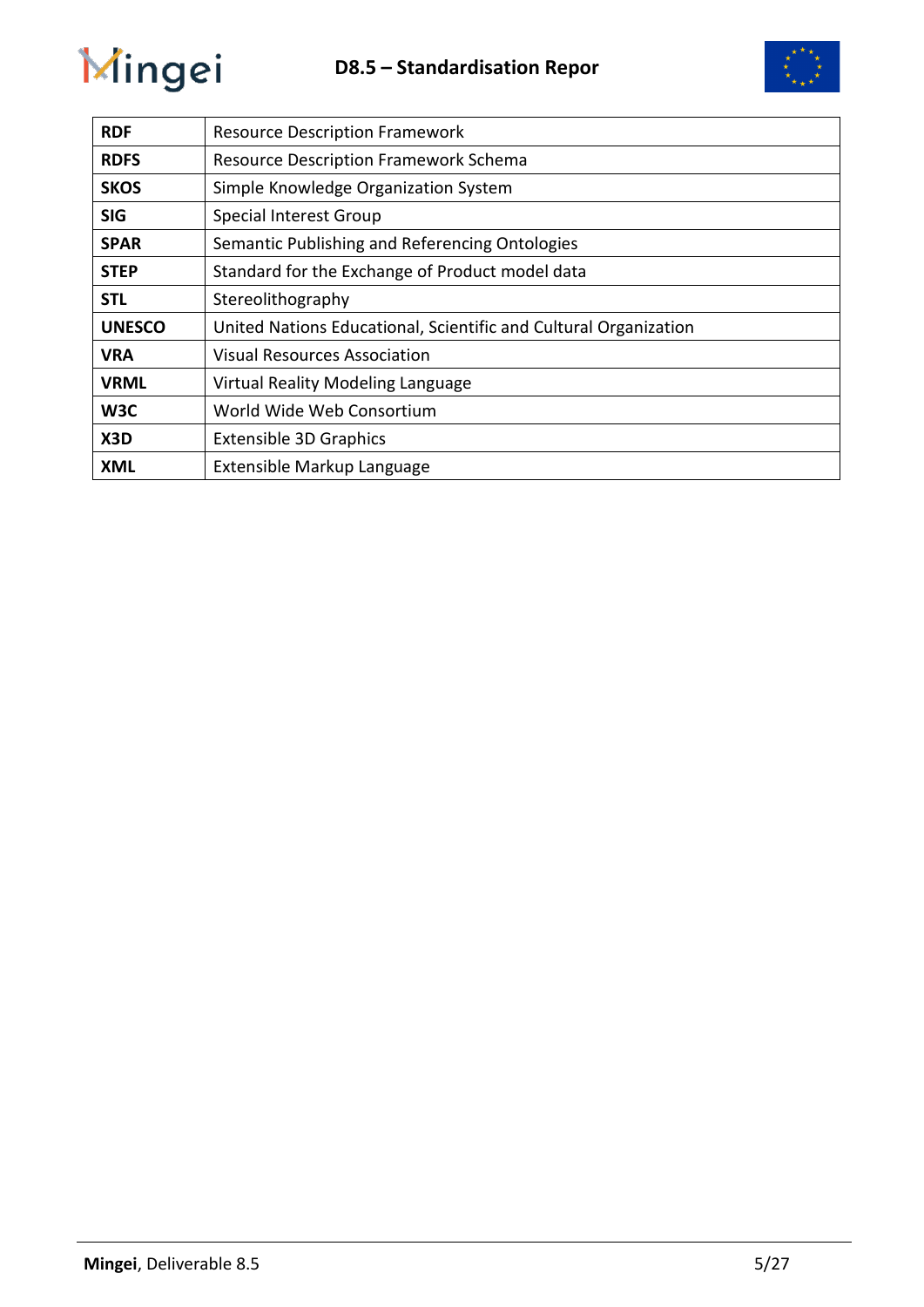



## **Table of Contents**

<span id="page-5-0"></span>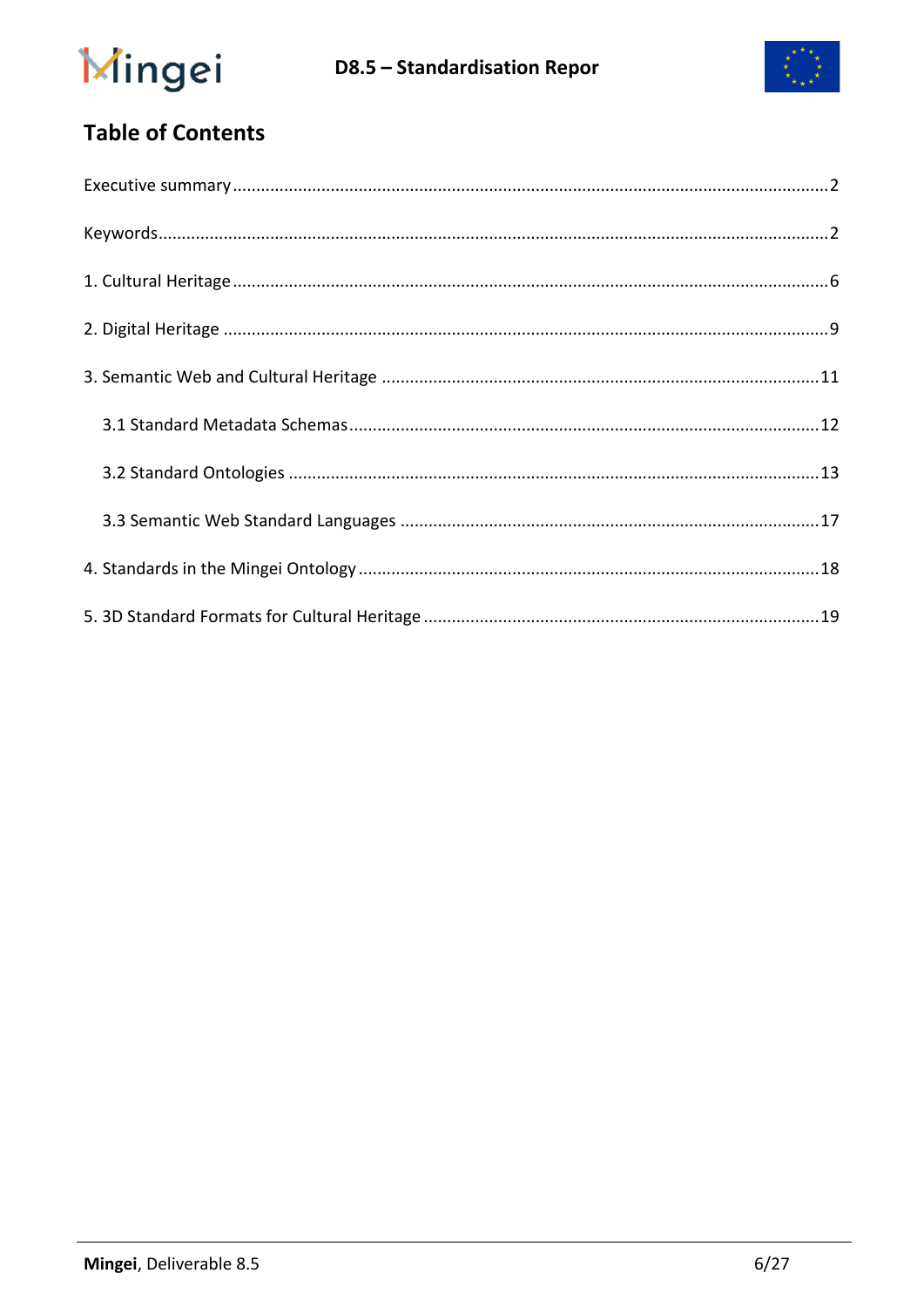

## **1. Introduction**

Generally speaking, Cultural Heritage is the legacy of physical artefacts and intangible attributes of a group or society that are inherited from past generations. The precise extent of what constitutes "heritage" is not fixed, being the result of a selection process by society [1].

According to the United Nations Educational, Scientific and Cultural Organization (UNESCO)<sup>1</sup>, the term Cultural Heritage (CH) refers to two main categories of heritage: tangible cultural heritage and intangible cultural heritage. The first category is composed of: (i) movable cultural heritage, e.g. paintings, sculptures, manuscripts; (ii) immovable cultural heritage, e.g. monuments, archaeological sites; (iii) underwater cultural heritage, i.e. shipwrecks, underwater ruins and cities. UNESCO<sup>2</sup> defines intangible cultural heritage as "the practices, representations, expressions, knowledge, skills – as well as the instruments, objects, artefacts and cultural spaces associated therewith – that communities, groups and, in some cases, individuals recognize as part of their cultural heritage". For example, intangible cultural heritage may include oral traditions, performing arts, social practices, and crafts.

Cultural heritage institutions – galleries, libraries, archives, museums (GLAM) – play a fundamental role in preserving and providing access to cultural heritage collections, and to fulfill these goals it is crucial that their collections are properly digitised.

Digitisation allows CH collections to enter the digital economy, providing significant opportunities for improving public access and reuse of their assets [2]. Tools and applications based on CH collections can be applied in several fields (e.g. tourism, education, media), thereby increasing the value that CH collections provide to the public. Furthermore, digital tools and techniques (e.g. 3D scanning) are crucial for allowing the preservation and restoration of CH objects.

The Digital Agenda for Europe<sup>3</sup> promotes the digitisation of CH collections and their economic exploitation, calling for the use of innovative technologies to improve public access to them. Furthermore, the Directive 2013/37/EU<sup>4</sup> mandates that CH objects from GLAM institutions shall be re-usable for both commercial and non-commercial aims, promoting the achievement of this goal through the use of open standards and machine-readable open formats.

The Commission Recommendation on the digitisation and online accessibility of cultural material and digital preservation (2011/711/EU) asks Member States to increase the online accessibility of CH through mutual cooperation and partnerships with the private sector. Additionally, the Member

1

<sup>1</sup> [http://www.unesco.org/new/en/culture/themes/illicit-trafficking-of-cultural-property/unesco-database-of-national](http://www.unesco.org/new/en/culture/themes/illicit-trafficking-of-cultural-property/unesco-database-of-national-cultural-heritage-laws/frequently-asked-questions/definition-of-the-cultural-heritage/)[cultural-heritage-laws/frequently-asked-questions/definition-of-the-cultural-heritage/](http://www.unesco.org/new/en/culture/themes/illicit-trafficking-of-cultural-property/unesco-database-of-national-cultural-heritage-laws/frequently-asked-questions/definition-of-the-cultural-heritage/)

<sup>2</sup> <https://ich.unesco.org/en/convention>

<sup>3</sup> <https://s3platform.jrc.ec.europa.eu/digitisation-of-cultural-heritage>

<sup>4</sup> <https://eur-lex.europa.eu/legal-content/EN/TXT/?uri=CELEX%3A32013L0037>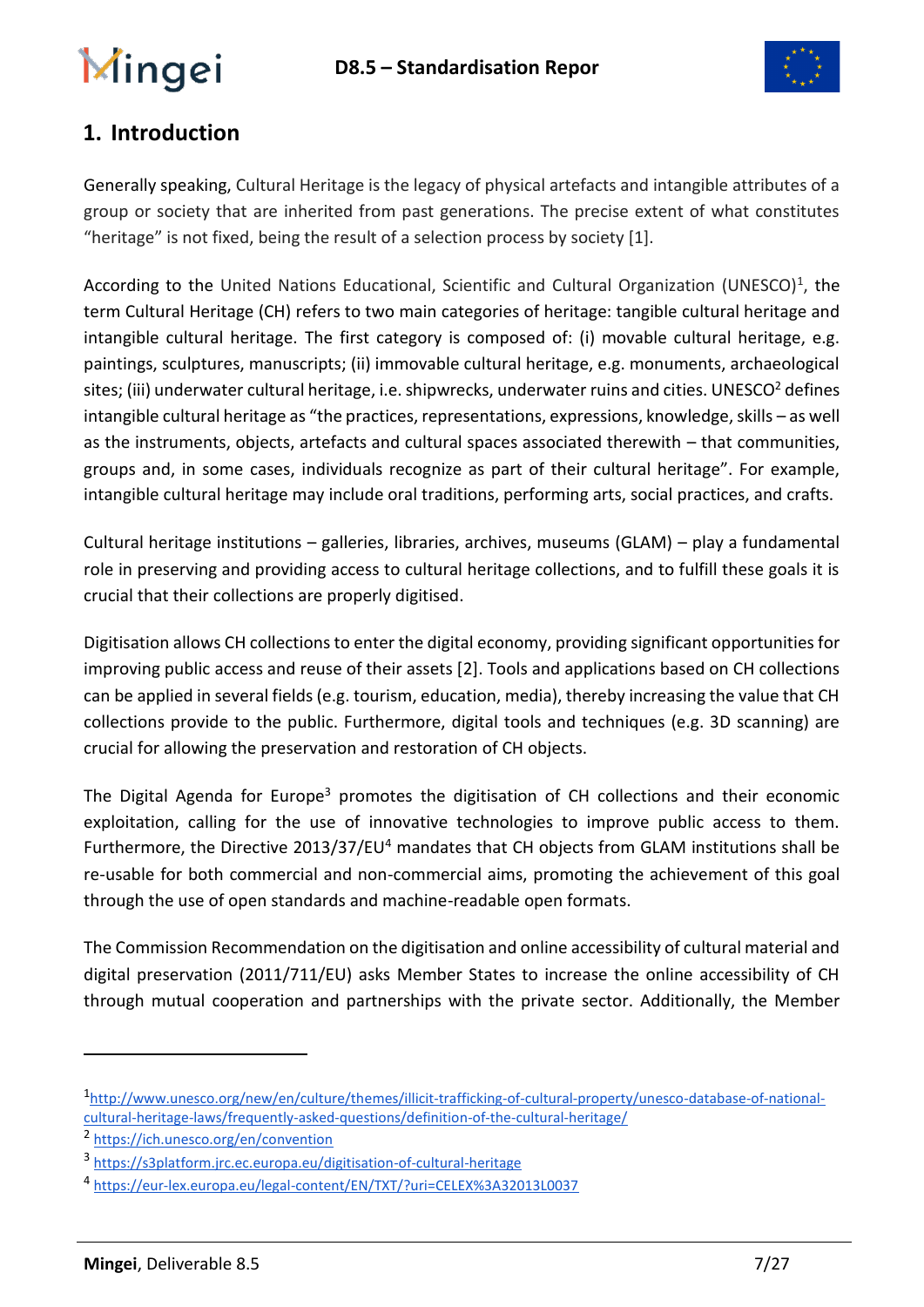



States are encouraged to support large-scale digitisation through the implementation of appropriate legal frameworks and licensing mechanisms.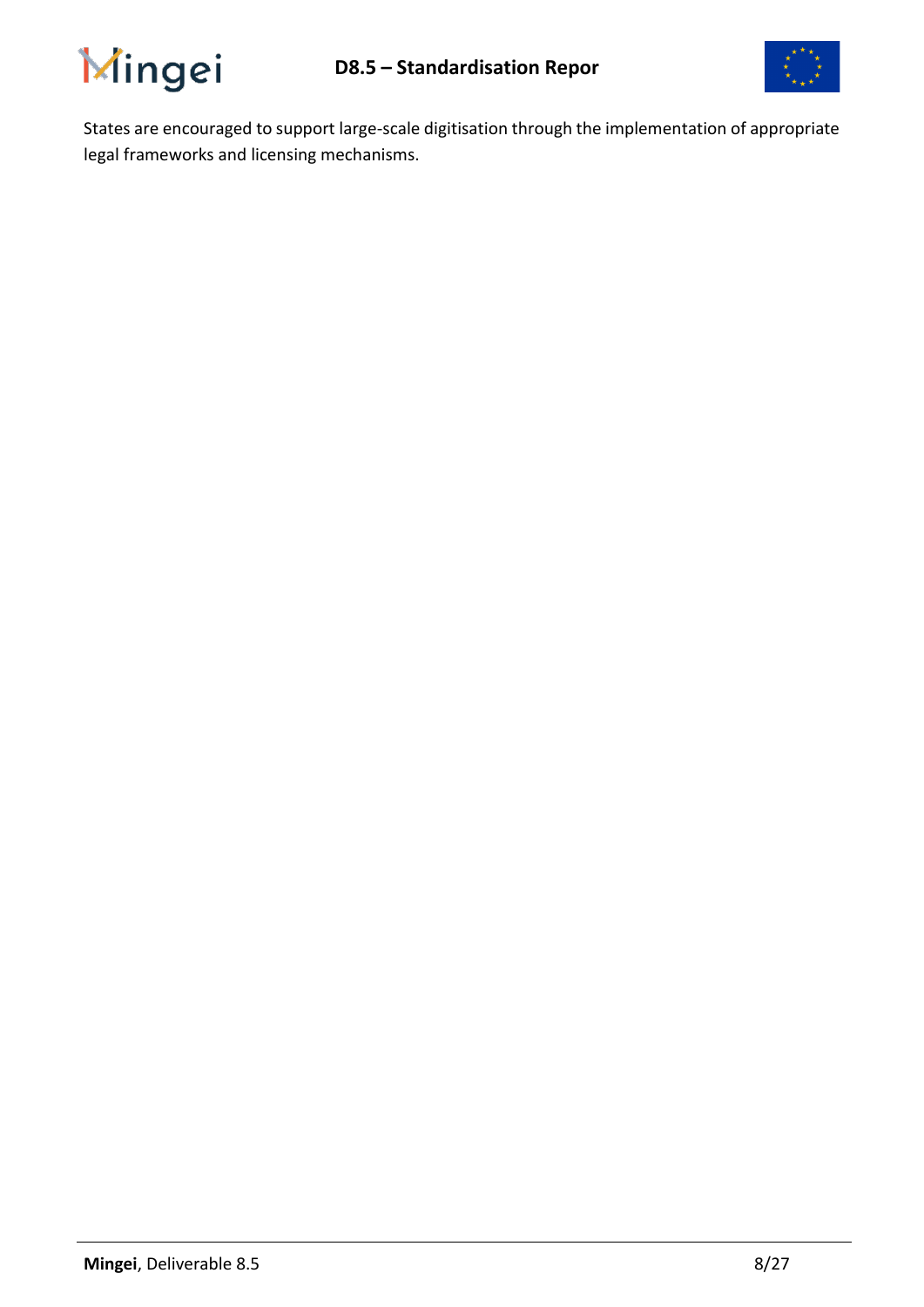

## <span id="page-8-0"></span>**2. Digital Heritage**

There are three basic activities which are necessary for creating, using and sustaining digital heritage: digitisation, access and preservation [3].

### **2.1. Digitisation**

Digitisation is the process of transforming information into [a digital](https://en.wikipedia.org/wiki/Digital_data) format, in which the information is organized into [bits.](https://en.wikipedia.org/wiki/Bit) Through digitisation, an analogue CH object is converted into digital form. If the CH object does not have an analogue original, this step is replaced by the creation of the digital object itself.

Digitising [information](https://www.collinsdictionary.com/dictionary/english/information) [means](https://www.collinsdictionary.com/dictionary/english/mean) turning it into a form that can be [easily](https://www.collinsdictionary.com/dictionary/english/easily) [read](https://www.collinsdictionary.com/dictionary/english/read) by a computer.<sup>5</sup> Different techniques are used for different types of object – e.g. text, audio, video – and they consist of specialized hardware, software, protocols and standards, policies and procedures.

### **2.2. Access**

Providing access to digital CH collections requires the creation of efficient and intuitive resource discovery tools. This access has to be guaranteed for different categories of users, with different backgrounds and affiliations.

#### **2.3. Preservation**

Preservation of digital CH objects is the process of guaranteeing that these objects will be kept accessible and usable in the future. In this context, the creation of metadata schemas is a key activity in order to allow tools to discover and access digital objects in a collection.

The Association for Library Collections and Technical Services<sup>6</sup> Preservation and Reformatting Section<sup>7</sup> of the [American Library Association](https://en.wikipedia.org/wiki/American_Library_Association) defines digital preservation as the combination of "policies, strategies and actions that ensure access to digital content over time". Therefore, digital preservation refers to the problem of retaining the meaning of a digital object unaltered for an evolving designed community [4]. The general steps [5] required for digital preservation are: (i) the original input is the physical storage (on some form of long-term storage media) of the sequence of bits which encodes the digital object in some format; (ii) by reading these bits from the storage media, the user obtains a sequence of bit values representing the digital object; (iii) by rendering

<sup>5</sup> <https://www.collinsdictionary.com/dictionary/english/digitize>

<sup>&</sup>lt;sup>6</sup> <http://www.ala.org/alcts/>

<sup>7</sup> <http://www.ala.org/alcts/mgrps/pars>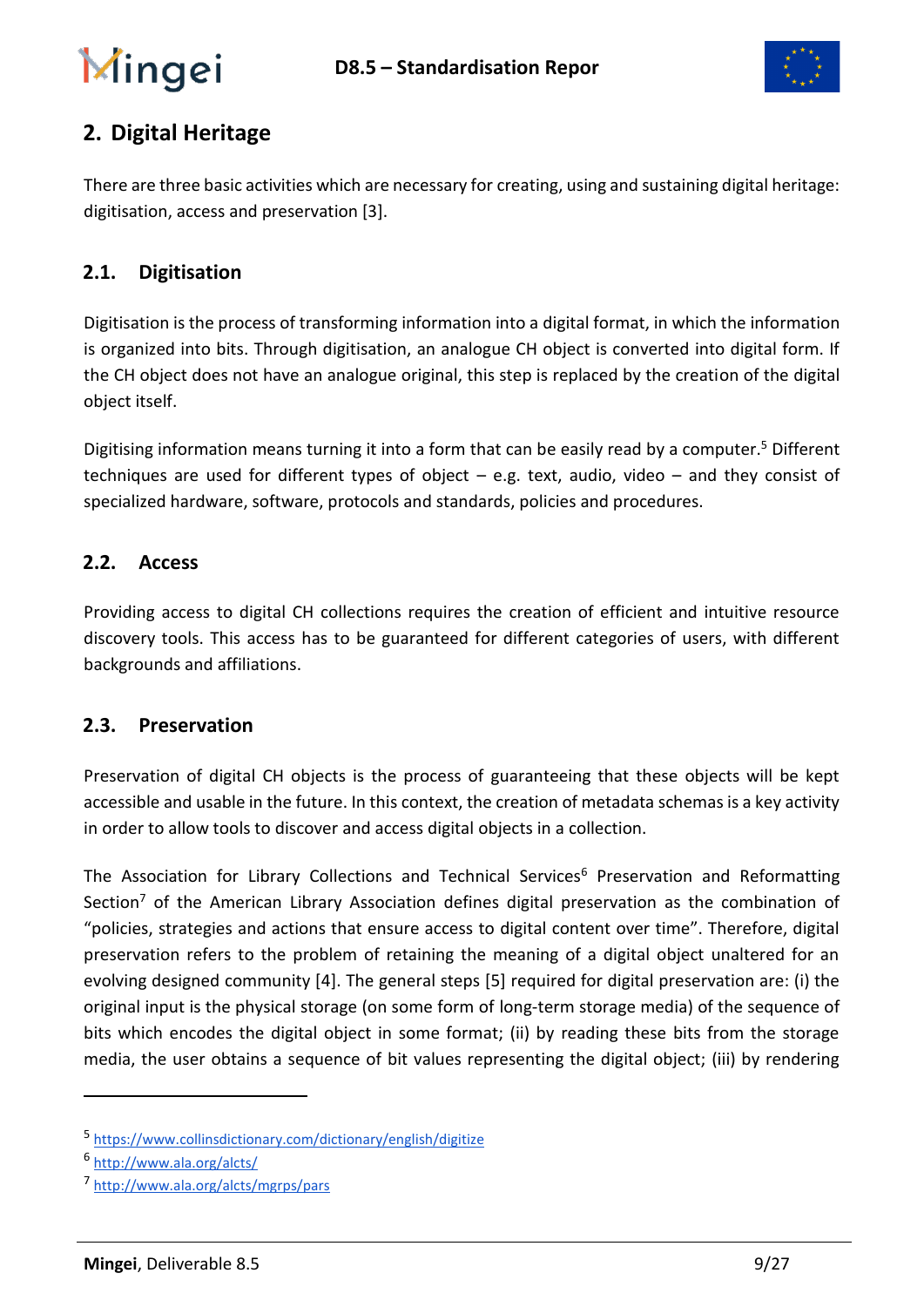

<span id="page-9-0"></span>

these bits, the user obtains a representation of the object; (iv) by interpreting the representation, the user figures out its meaning. The goal of preservation is to allow the fulfillment of this whole process, including rendering and understanding the digital CH object, at any time in the future.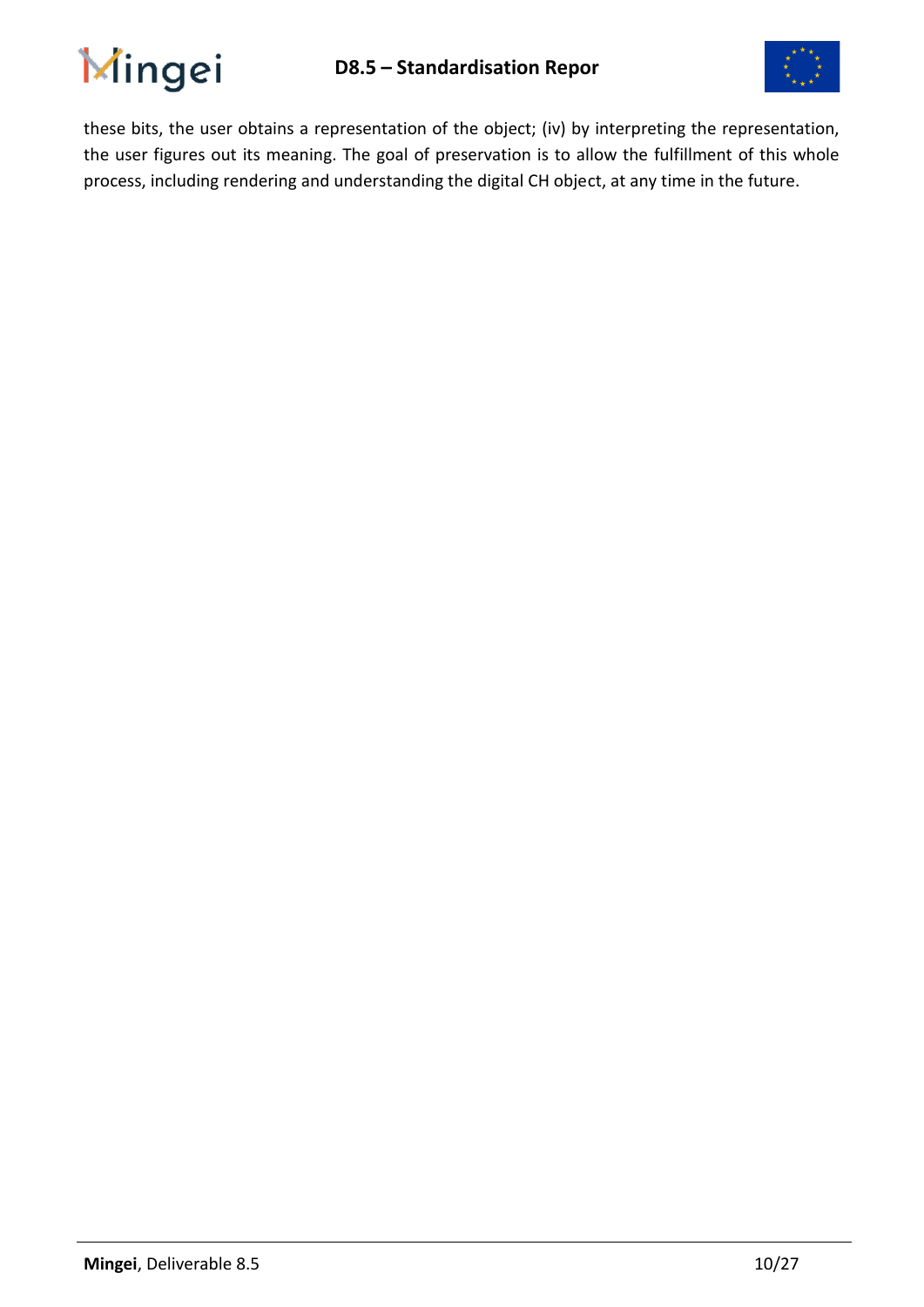

### **3. Semantic Web and Cultural Heritage**

Digital Cultural Heritage collections represent very large amounts of information, resulting from the digitisation of CH collections with the goal of improving public access to them.

In the last decades, the World Wide Web has impacted the distribution of information in a significant way. The first approaches to bringing CH collections on the Web have focused on presentation of the contents of the collection, e.g. through Web sites and online access to their databases. But as the amount of available information has increased, there has also been a demand for "targeted global search, comparative studies, data transfer, and data migration between heterogeneous sources of cultural contents" [6]. The development of this kind of functionalities requires new approaches that would benefit greatly from standard ways to represent the semantic level of knowledge about CH objects.

The Semantic Web [7] is an extension of the [World Wide Web](https://en.wikipedia.org/wiki/World_Wide_Web) through standards developed by the [World Wide Web Consortium](https://en.wikipedia.org/wiki/World_Wide_Web_Consortium) (W3C). According to the W3C, "The Semantic Web provides a common framework that allows data to be shared and reused across application, enterprise, and community boundaries" [7]. The Semantic Web employs formal methods for representing knowledge.

Formal methods are useful to make sense of the vast amounts of information that is published on the Web. It is quite challenging to handle CH objects through formal methods, because they are heterogeneous and also because information about the past is intrinsically incomplete [8]. Efforts towards the interoperability of knowledge representations about CH objects have led to the development of standard ontologies, such as the CIDOC CRM<sup>8</sup>. Where a shared semantic structure did not seem feasible, common metadata schemas have been created, the most relevant example being the Dublin Core<sup>9</sup> schema. At the same time, standard terminologies have been developed, such as the Library of Congress Subject Headings<sup>10</sup> and the Art and Architecture Thesaurus<sup>11</sup>. In the CH field, there now exist hundreds of data structures, metadata structures, and terminology systems, including dozens of standards. In the following, we report the most relevant standards in the context of the Mingei project.

<sup>8</sup> <http://www.cidoc-crm.org/>

<sup>9</sup> <https://www.dublincore.org/specifications/dublin-core/dcmi-terms/>

<sup>10</sup> <http://id.loc.gov/authorities/subjects.html>

<sup>11</sup> <https://www.getty.edu/research/tools/vocabularies/aat/>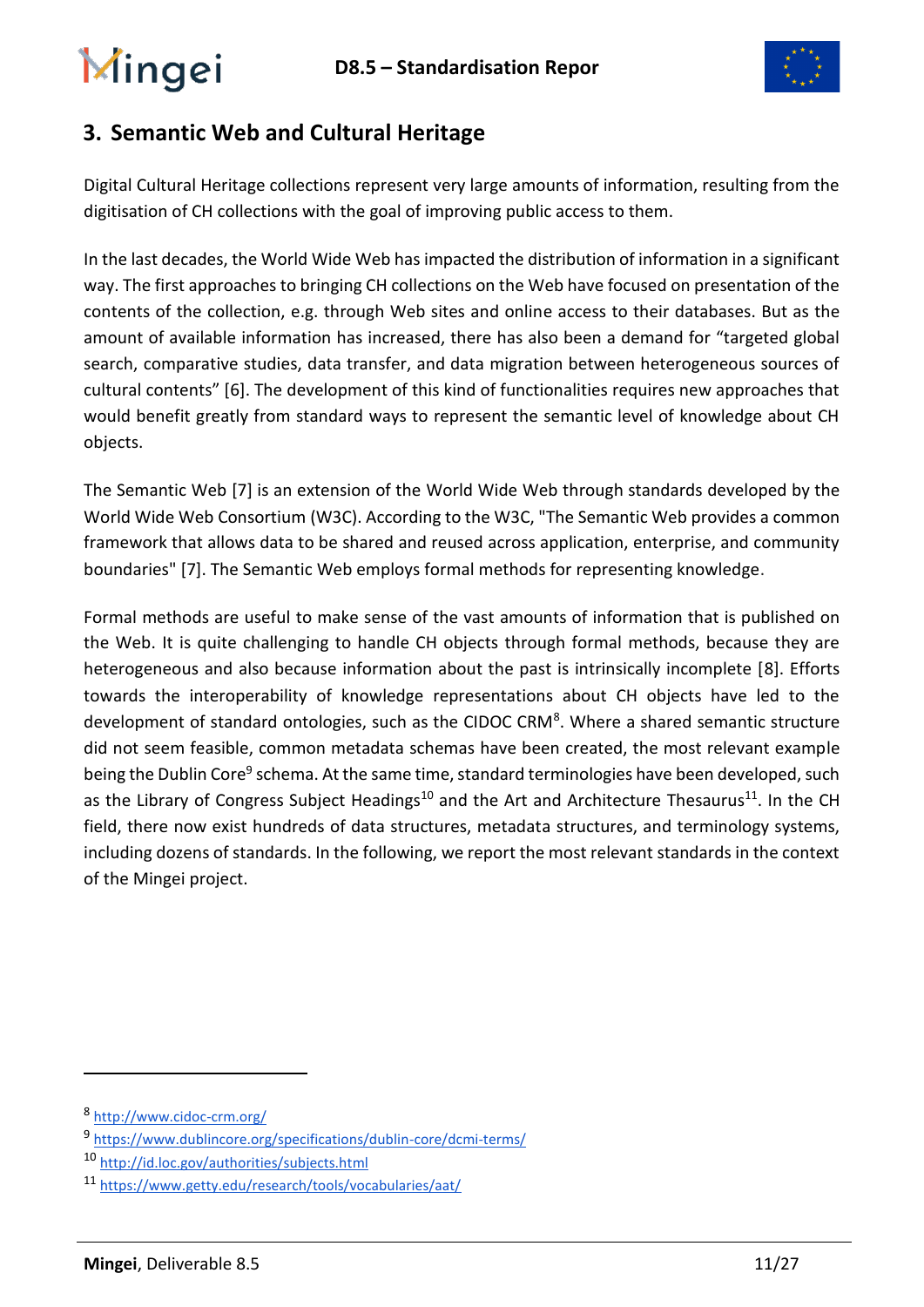

### <span id="page-11-0"></span>**3.1. Standard Metadata Schemas**

Standard metadata schemas, such as the Dublin Core, represent "a common denominator by far too small to fulfill advanced requirements" [8], but can be useful as a sort of "metadata pidgin" [9] that enables shared understanding of common concepts.

#### **3.1.1. Dublin Core**

The Dublin Core schema is a small vocabulary developed by the Dublin Core Metadata Initiative  $(DCMI)<sup>12</sup>$ . The aim of the Dublin Core is to describe digital (video, images, web pages, etc.) and physical (books, CDs, artworks, etc.) resources. The metadata included in the vocabulary can be used for different goals, e.g. to combine different vocabularies of standard metadata or to allow the interoperability of metadata vocabularies in the [Semantic Web](https://en.wikipedia.org/wiki/Semantic_Web) architectures.

#### **3.1.2. SKOS**

The Simple Knowledge Organization System  $(SKOS)^{13}$  is a data model for sharing and linking knowledge organization systems via the Web. Knowledge organization systems (e.g. thesauri, taxonomies) often have similar structures, and are used in similar applications. The SKOS allows representing this similarity in order to share data and technology among different applications. Furthermore, the SKOS data model provides a standard migration path for using existing knowledge organization systems into Semantic Web applications.

#### **3.1.3. Soggettario Nazionale**

Nuovo soggettario<sup>14</sup> is a subject indexing tool for several kinds of information resources. It is edited by the National Central Library of Florence, in compliance with the International Federation of Library Associations and Institutions [\(IFLA\)](http://www.ifla.org/) recommendations. This tool can be used for indexing resources from general and specialized libraries as well as from museums, multimedia libraries, archives and documentation centres. The Nuovo soggettario system has been used by the Italian National Bibliography since 2007.

#### **3.1.4. OAI-PMH**

<sup>12</sup> <https://www.dublincore.org/specifications/dublin-core/dcmi-terms/>

<sup>13</sup> <https://www.w3.org/TR/skos-reference/>

<sup>14</sup> [https://thes.bncf.firenze.sbn.it/index\\_eng.html](https://thes.bncf.firenze.sbn.it/index_eng.html)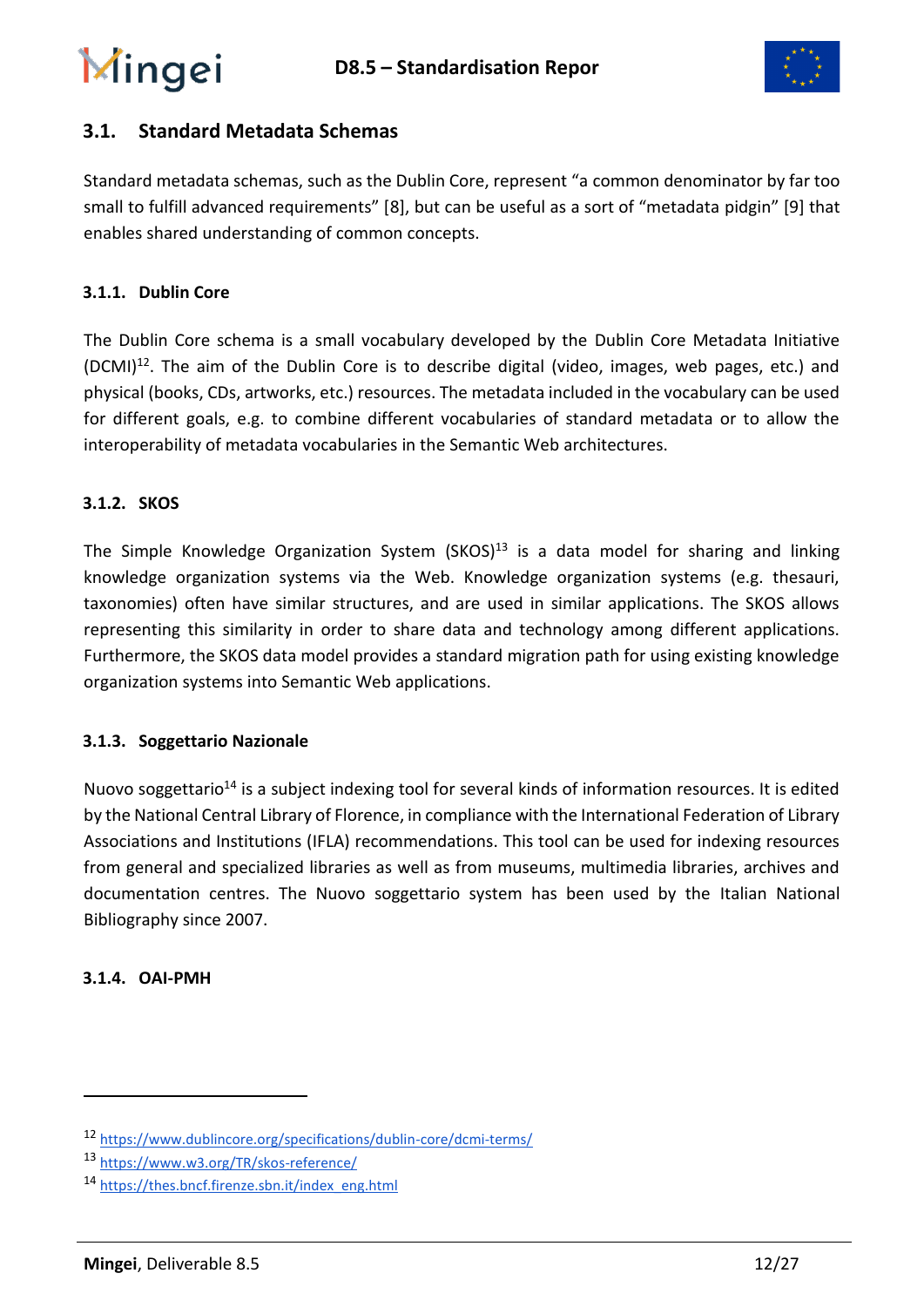

Open Archives Initiative Protocol for Metadata Harvesting<sup>15</sup> (OAI-PMH) was established in 2002 (Version 2.0 and the document was last updated in 2015) as a protocol for harvesting metadata descriptions of records in an archive in order to allow the construction of services using metadata from many archives. The aim of OAI-PMH is to facilitate broad access to digital resources for eScholarship, eLearning, and eScience. An implementation for the OAI-PMH must support the representation of metadata in [Dublin Core.](https://en.wikipedia.org/wiki/Dublin_Core)

#### **3.1.5. AAT Thesaurus**

AAT<sup>16</sup> (Art and Architecture Thesaurus) is a vocabulary used for managing information in the art and architecture domains. AAT includes over 90,000 words and phrases that describe "art, architecture, decorative arts, material culture, and archival materials". Among others, he AAT can be used for describing objects, materials, activities, agents, periods.

### <span id="page-12-0"></span>**3.2. Standard Ontologies**

As reported in [10], "there is a set of rich conceptual models or core ontologies of relationships for the digital world that are completely integrated and cover, in a complementary way, a vast spectrum of key conceptualizations for memory institutions and the management of digital content. Such core ontologies of relationships are fundamental to schema integration and play a vital role in practical knowledge management completely different to the role played by specialist terminologies".

Complexity of CH objects requires constant extension of domain ontologies. Therefore common standard ontologies listed below are under permanent development.

#### **3.2.1. CIDOC CRM**

The CIDOC Conceptual Reference Model  $(CRM)^{17}$  is a core ontology that aims at enabling information exchange and integration between heterogeneous sources of CH information, archives and libraries. It provides semantic definitions and clarifications needed to transform heterogeneous information sources into a coherent global resource.

The CIDOC CRM promotes a shared understanding of cultural heritage knowledge by providing a common and extensible semantic framework for integrating cultural heritage information. CIDOC CRM is intended as a common language for domain experts and developers to identify the

<sup>15</sup> <https://www.openarchives.org/pmh/>

<sup>16</sup> <https://www.getty.edu/research/tools/vocabularies/aat/>

<sup>17</sup> <http://www.cidoc-crm.org/>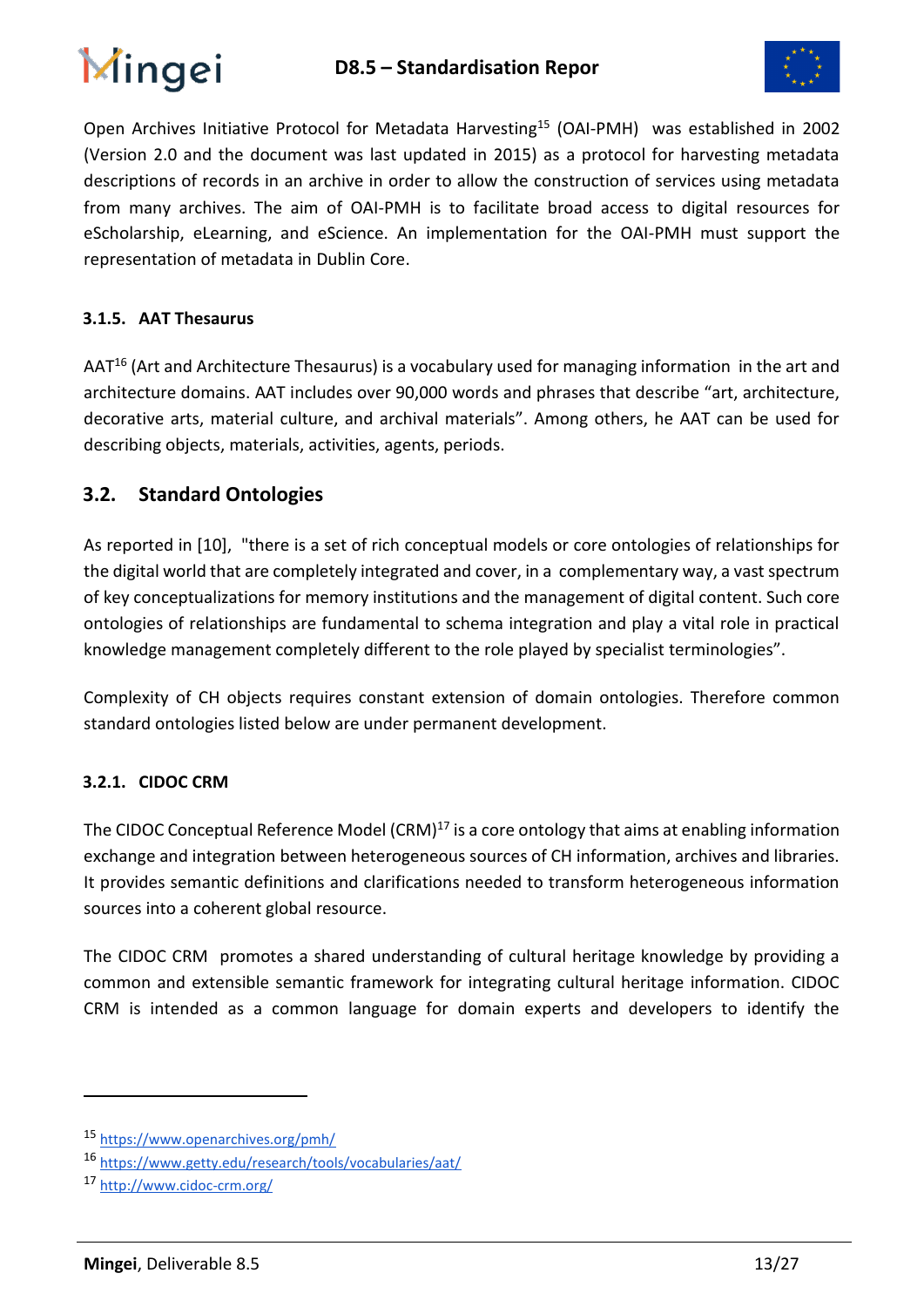



requirements that the information systems have to satisfy and to define a good practice of conceptual modelling.

The CIDOC CRM is the result of over 20 years of work, originally done by the CIDOC Documentation Standards Working Group and then by the CIDOC CRM Special Interest Group (SIG). Since December 2006, CIDOC CRM is an official ISO standard. The standard was renewed in 2014 and can be found at ISO 21127:2014. The latest version of the ontology 6.2.7 which was released on October 2019 consists of 99 classes and 191 properties.

#### **3.2.2. FRBRoo**

FRBRoo<sup>18</sup> is a formal ontology that aims at capturing and representing the underlying semantics of bibliographic information and capturing the integration, mediation, and interchange of bibliographic and museum information.

FRBRoo is a joint effort of the [CIDOC Conceptual Reference Model](https://en.wikipedia.org/wiki/CIDOC_Conceptual_Reference_Model) and [Functional Requirements for](https://en.wikipedia.org/wiki/FRBR)  [Bibliographic Records](https://en.wikipedia.org/wiki/FRBR) international working groups.

The original FRBR model was designed as an entity-relationship model by a study group of the International Federation of Library Associations and Institutions (IFLA) and was published in 1998.

In summer 2006, a first draft of FRBRoo was completed. It is a logically formal model interpreting conceptualizations expressed in FRBRer and formulated as an extension of the CIDOC CRM, where any conflicts occurring in the harmonization process have been resolved.

#### **3.2.3. Europeana Data Model**

The Europeana Data Model<sup>19</sup> (EDM) aims at structuring the data that Europeana will be ingesting, managing and publishing. The EDM is a major improvement on the Europeana Semantic Elements (ESE), the basic original data model of Europeana. Each of the different heritage sectors represented in Europeana uses different data standards, and ESE reduced these to the lowest common denominator. On the contrary, EDM goes beyond the data standard used by the different heritage sectors represented in Europeana, i.e. the museums, archives, audiovisual collections and libraries. Indeed, EDM implements an open, cross-domain Semantic Web-based framework able to represent the range and richness of particular standards such as LIDO for museums, EAD for archives or METS for digital libraries.

#### **3.2.4. Parthenos Entities Model**

<sup>18</sup> <http://www.cidoc-crm.org/frbroo/home-0>

<sup>19</sup> <https://pro.europeana.eu/resources/standardization-tools/edm-documentation>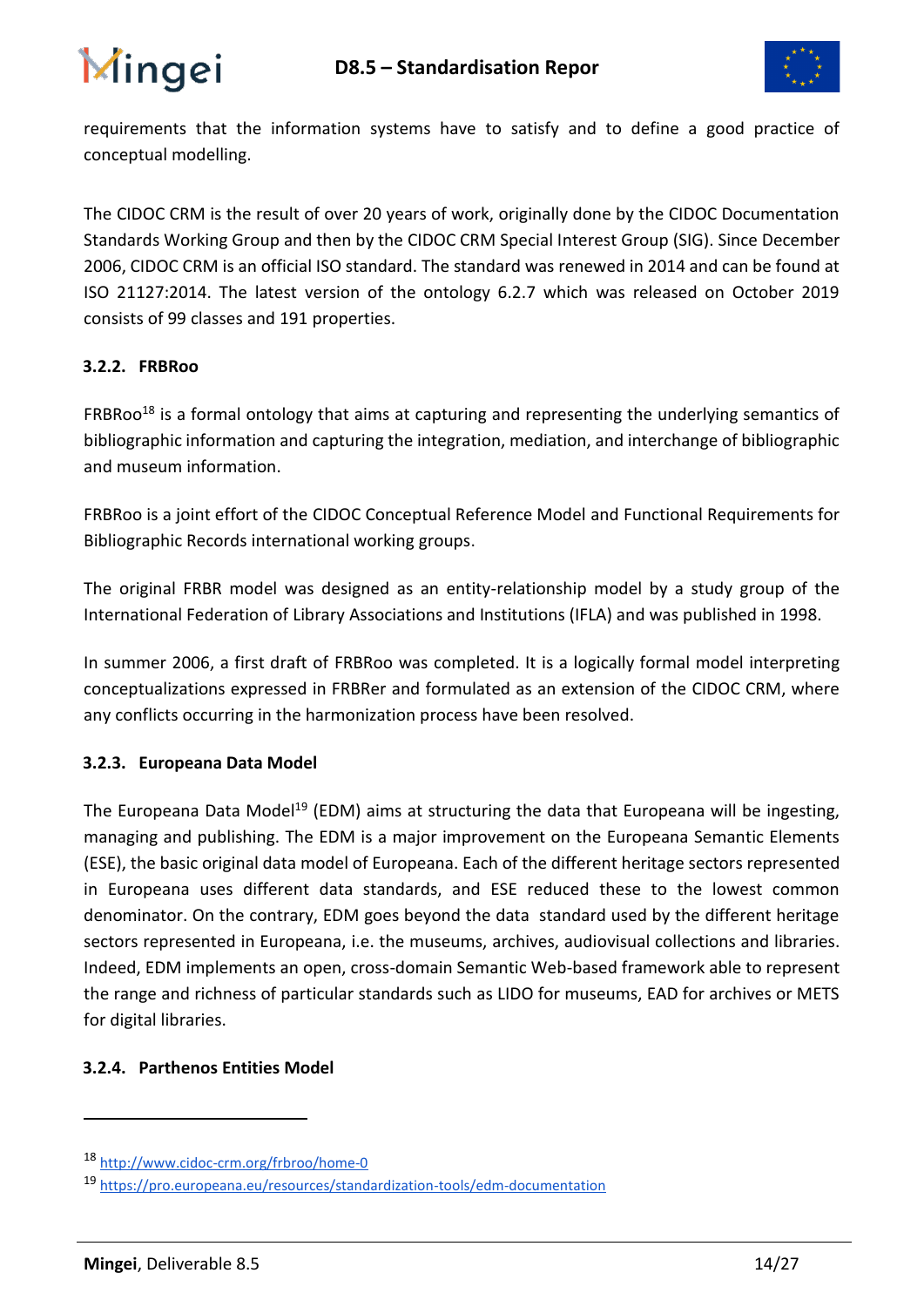



The PARTHENOS Entities Model (PEM) [11] aims at capturing and representing the knowledge generation process: which actors and which services are involved in the knowledge creation, resource curation, and management chain. The PEM is formalized by using CIDOC CRM and its extension CRMdig [12]. The former is able to capture the knowledge of cultural heritage objects, while the latter to describe the provenance of information and the digitization process. The current version (version 2.1) defines a total of 33 classes and 37 properties extending CIDOC CRM and CRMdig entities. The PE Model has been.

#### **3.2.5. CiTO Ontology**

CiTO<sup>20</sup> [13] is an ontology for representing the types of citation, both factual and rhetorical. A bibliographic citation is intended as a reference in a citation work given to another publication (e.g. a journal article, a conference paper, or a web page)..

The ontology identifies three different types of citations: (i) direct, e.g. the list of the references of a scientific paper, (ii) indirect (e.g. a more recent version of a scientific paper written by the same authors on the same research topic), or implicit (e.g. artistic quotations or parodies).

#### **3.2.6. VRA Core**

VRA Core<sup>21</sup> is a standard ontology for representing visual culture, developed by the Library of Congress<sup>22</sup> (LC) and the Visual Resources Association<sup>23</sup>. The ontology includes several categories of metadata elements that describe different aspects of the works of visual culture (e.g. subject, material, techniques, authorship). VRA Core is employed by GLAM institutions for the representation of objects from several different domains, e.g. art and archaeology.

#### **3.2.7. Historical Context Ontology (HiCO)**

HiCO is an ontology for describing historical context of cultural heritage objects.

Historical context involves aspects explicitly described in an object of interest, e.g. the description of an event in a document, but also aspects that are implicitly described, e.g. a citation of art styles in a paint. Explicit and implicit aspects are useful elements in order to deeply understand the content of the object of interest.

<sup>20</sup> <https://sparontologies.github.io/cito/current/cito.html>

<sup>21</sup> <http://www.loc.gov/standards/vracore/>

<sup>22</sup> <https://www.loc.gov/>

<sup>23</sup> <https://vraweb.org/>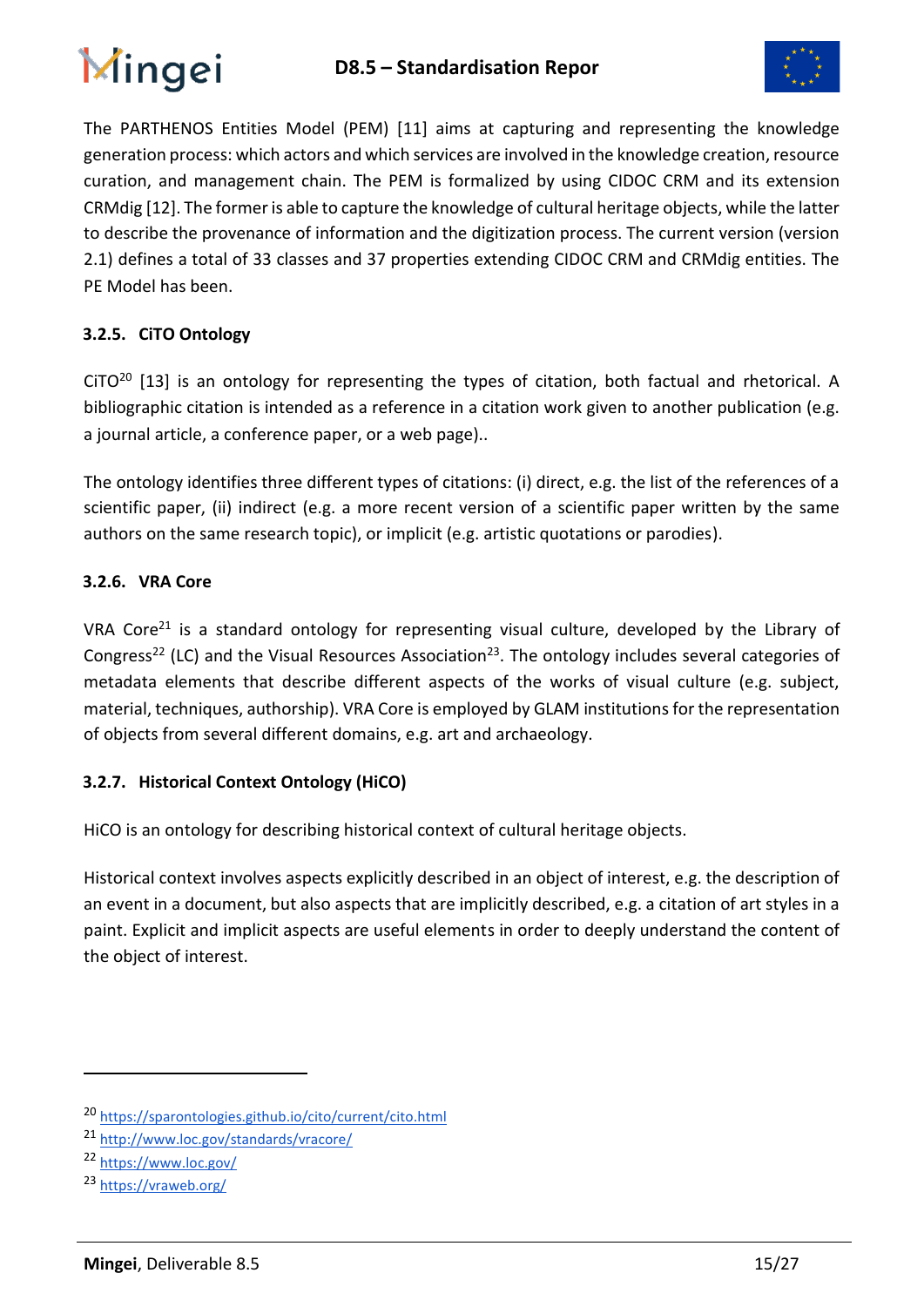

HiCO, using referenced models like SPAR ontologies [14] and a set of properties from PROV-O ontology $^{24}$ , aims to describe these issues.

#### **3.2.8. OWL Time**

OWL Time<sup>25</sup> is "an ontology of temporal concepts aiming to describe the temporal properties of resources in the world or described in Web pages". The OWL Time vocabulary allows the representation of time instants and time intervals, and the expression of relations among them. In addition, it allows the description of duration and time position (based on XSD datatypes). OWL Time supports the standard Gregorian calendar and also other temporal reference systems*.*

#### **3.2.9. PROV Ontology**

<span id="page-15-0"></span>The PROV Ontology<sup>26</sup> (PROV-O) is a W3C recommendation that provides a vocabulary to represent provenance information. Provenance refers to the entities, activities, and agents involved in producing a specific object, and representing this knowledge allows reconstructing the process of its creation. The ontology supports different contexts and it can be specialized to represent more specific provenance information about different domains.

<sup>24</sup> <https://www.w3.org/TR/prov-o/>

<sup>25</sup> <https://www.w3.org/TR/owl-time/>

<sup>26</sup> <https://www.w3.org/TR/prov-o/>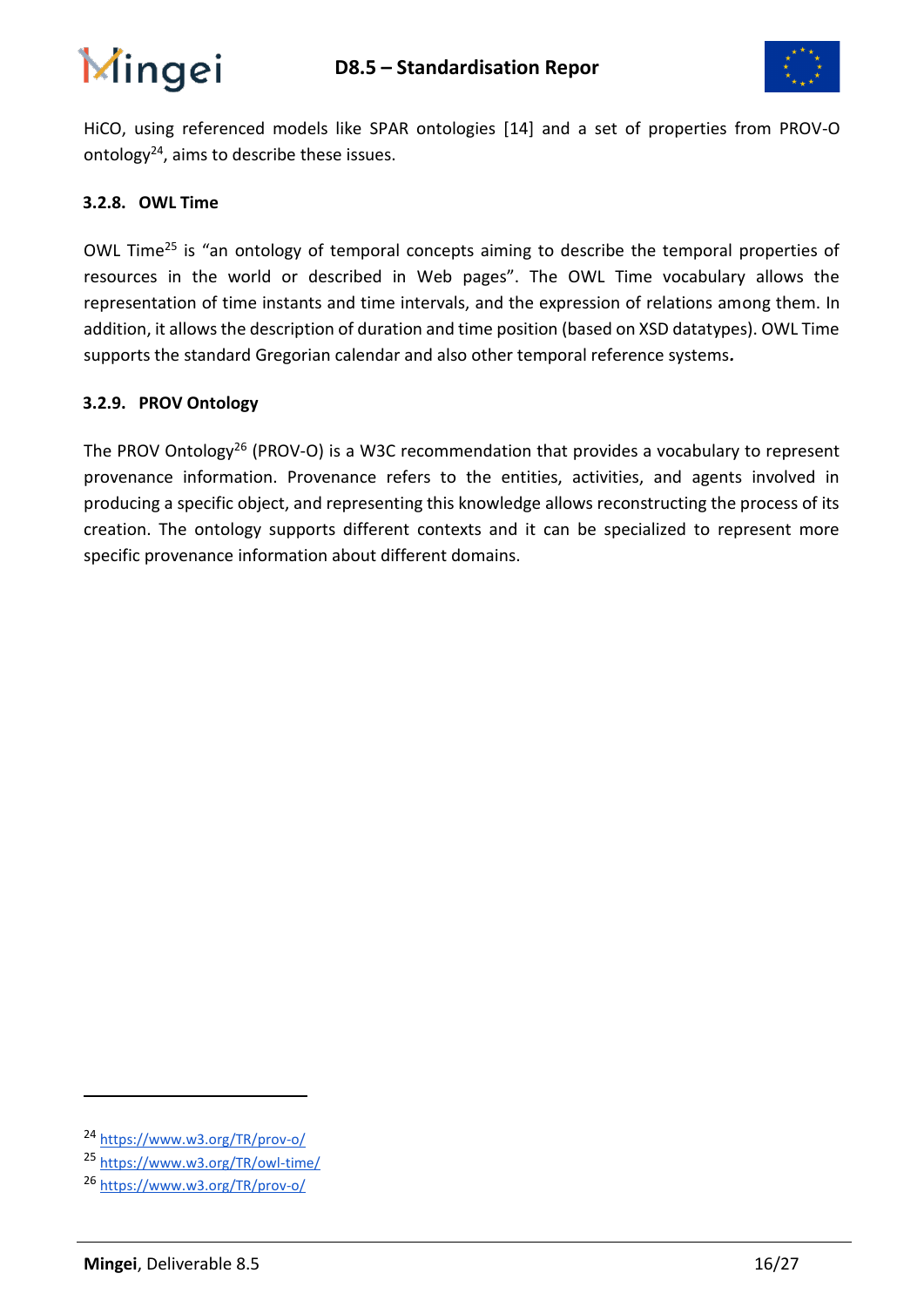

### **3.3. Semantic Web Standard Languages**

Ontologies are commonly encoded using ontology languages, i.e. formal languages that allow encoding knowledge about specific domains and are usually based on first order logic or description logics. These languages usually allow reasoning on the knowledge through the use of specialised software. In 2004, the W3C announced its support for two Semantic Web technology standards, RDF (Resource Description Framework) and OWL (Ontology Web Language). RDF [15, 16, 17] is a language used to represent knowledge about Web resources in a machine-readable way. In RDF, each resource is identified through an IRI. An RDF statement is a triple in the form of subject-predicate-object. A collection of statements representing a "slice of reality" forms an RDF graph. RDF Schema (RDFS) is an extension of RDF that includes a vocabulary allowing the modeling of classes, i.e. groups of resources, and the definition of class hierarchies and property hierarchies.

OWL (Web Ontology Language) [18, 19, 20] is an extension of RDF/S, based on description logics. OWL is more expressive than RDF/S, allowing the representation of axioms about the knowledge, e.g. relations between classes, cardinality, and characteristics of properties. OWL 2, the newest version of the language, supports three subprofiles, each tailored to a specific kind of application: OWL 2 EL, OWL RL, and OWL 2 QL [21].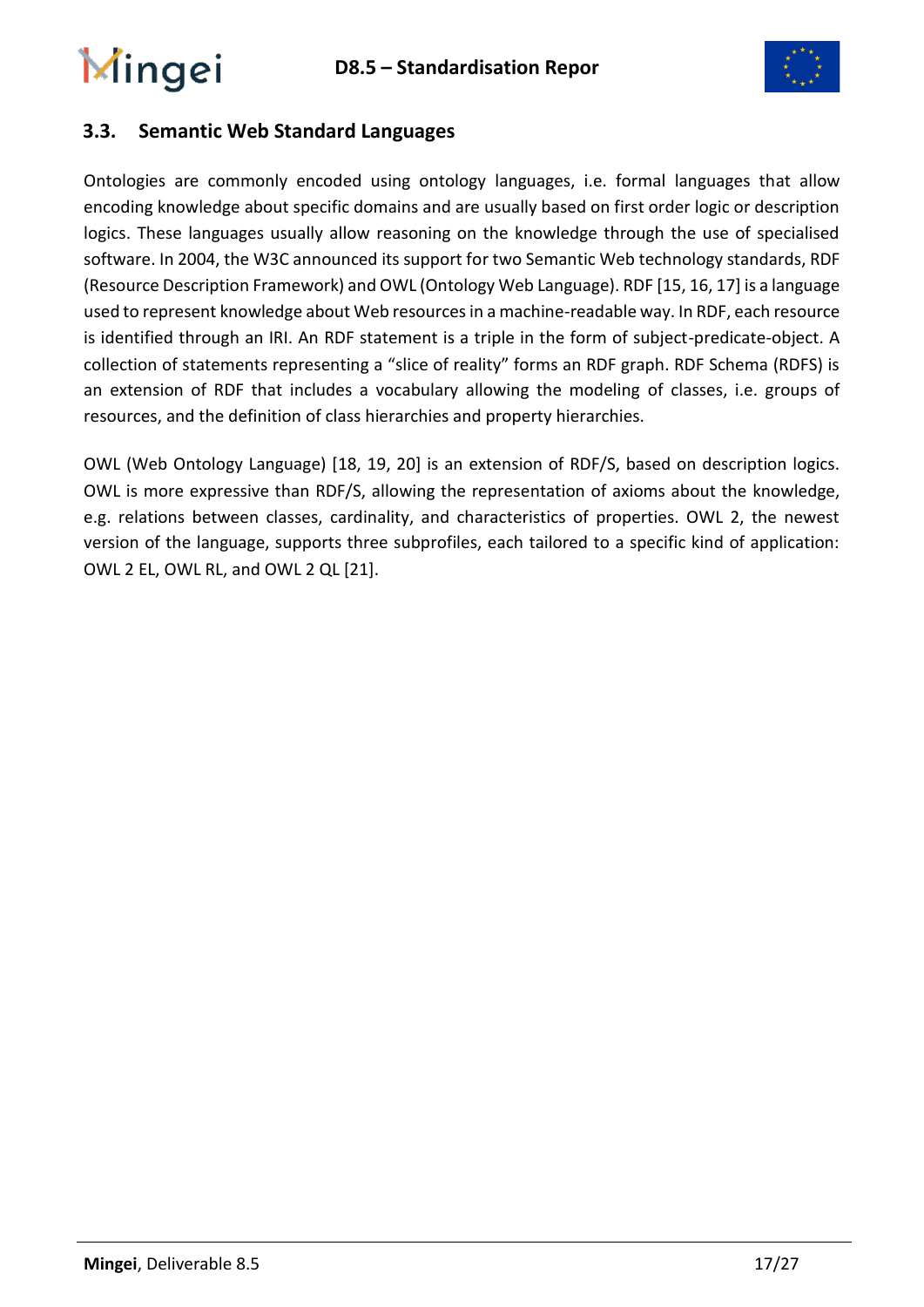

## <span id="page-17-0"></span>**4. Standards in the Mingei Ontology**

The Craft Ontology (CrO for short) is an application ontology [22] developed by the Mingei project. CrO is obtained by integrating the following existing ontologies:

- the CIDOC CRM, a top ontology and an ISO standard forming the conceptual backbone of the CrO;
- the FRBRoo, a domain ontology for bibliographic records, resulting from the harmonization of FRBR with CRM;
- OWL Time, a domain ontology recommended by W3C for the representation of time;
- the Narrative Ontology [23], a domain ontology focused on the representation of narratives.

Of these four ontologies, three are standard vocabularies: the CIDOC CRM is an ISO standard, FRBRoo and OWL Time are standard *de facto.*

CrO also uses the standard languages of the Semantic Web for modelling knowledge, in particular:

- the Resource Description Framework (RDF) for basic knowledge representation;
- OWL 2 DL for ontology modelling;
- Simple Knowledge Organization System (SKOS) for expressing terminologies;
- $\bullet$  XML Schema<sup>27</sup> for datatypes;
- $\bullet$  the RDF Content ontology<sup>28</sup> for text modelling.

<sup>27</sup> <https://www.w3.org/TR/xmlschema-2/>

<sup>28</sup> <https://www.w3.org/TR/Content-in-RDF10/>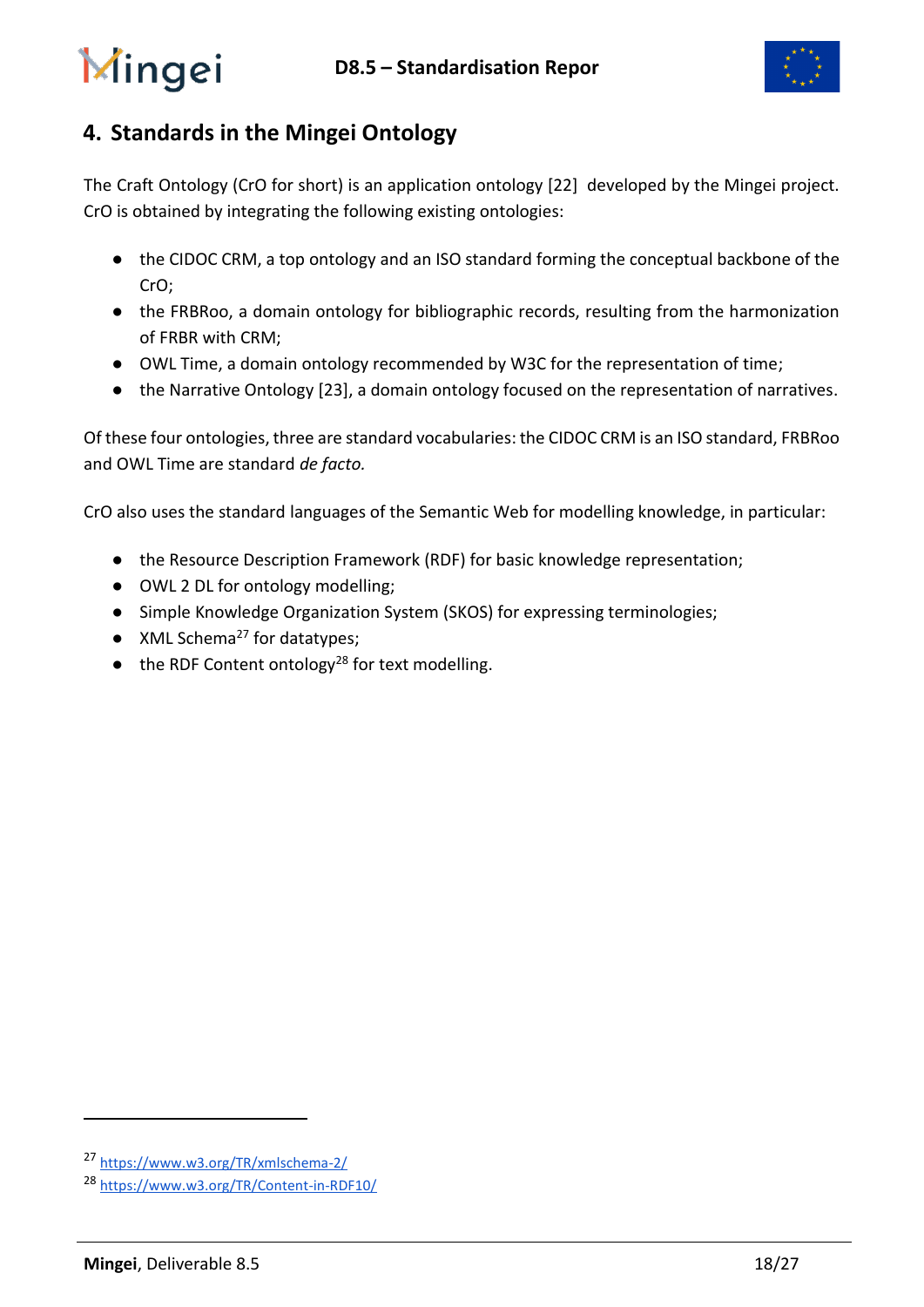

### <span id="page-18-0"></span>**5. 3D Standard Formats for Cultural Heritage**

A 3D file format is used for storing information about 3D models. Popular 3D formats such as STL, OBJ, FBX, and COLLADA are widely used in a plethora of applications.

### **5.1. Content**

A 3D file format stores information about 3D reconstructed models. The encoded information regard mainly the *geometry* and *appearance of the modelled object. Some formats include* s*cene* information and *animations*.

Model geometry regards the representation of the 3D shape of the reconstructed objects. In most cases, this representation is restricted to the surface of the objects, as it is the visible part of the object.

Appearance regards the way the object is perceived by the human visual system. This is determined by the illumination of the scene and the reflectance properties of the object. These properties are, in turn, determined by the absorption spectrum of the material(s) an object is made of.

The colour percept is determined by several factors, including cognitive processes (i.e., colour constancy). Common 3D models simulate these factors and represent appearance by colours, textures, and type of material.

The scene of a 3D model includes the location, orientation, diffusion and spectrum of light sources.

Formats that include animation determine how a 3D model moves and/or deforms during a time interval.

#### **5.2. Formats**

There are more than a hundred 3D file formats, some of which are associated with specific software (i.e., Blender, Unity, and AutoCAD).

Most 3D file formats store only the 3D model geometry and appearance. Though conversion is possible between such formats it is not always straightforward to so do, for proprietary formats.

*Neutral* or *open source* formats were invented as intermediate formats for converting between two proprietary formats.

Two such examples are STL (with a .STL extension) and COLLADA (with a .DAE extension).

Most 3D modelling software supports reading and writing popular neutral formats. In addition, most software applications support reading and writing to a most popular of proprietary formats.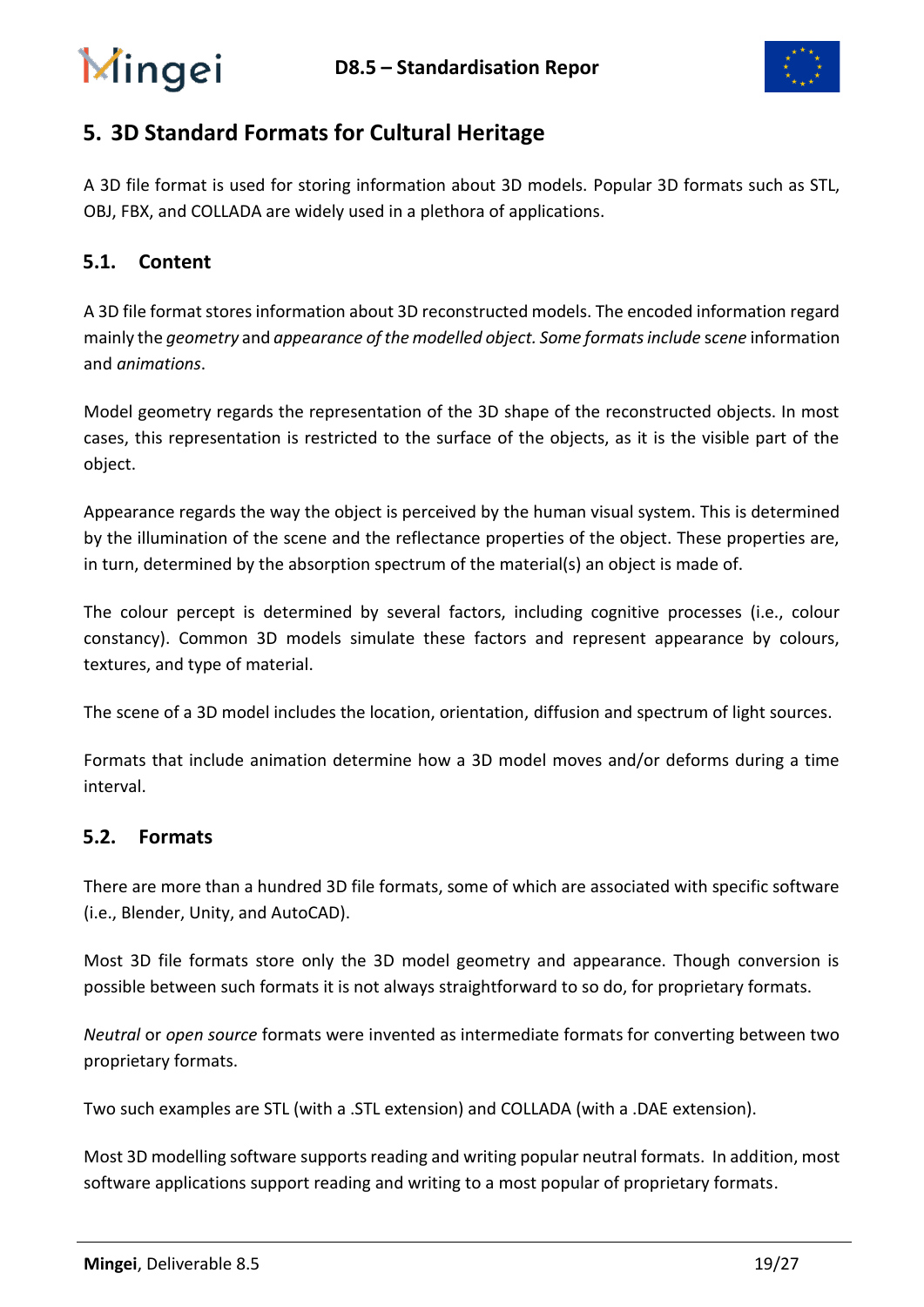



| 3D file format | <b>Type</b>                                             |
|----------------|---------------------------------------------------------|
| <b>STL</b>     | Neutral                                                 |
| <b>OBJ</b>     | ASCII variant is neutral, binary variant is proprietary |
| <b>FBX</b>     | Proprietary                                             |
| COLLADA        | Neutral                                                 |
| 3DS            | Proprietary                                             |
| <b>IGES</b>    | Neutral                                                 |
| <b>STEP</b>    | Neutral                                                 |
| VRML/X3D       | Neutral                                                 |

#### **5.3. Geometry**

Typically representation of object geometry is considered as the fundamental content of a 3D file.

In order to encode the surface geometry, the following three methods are available, each of them with the corresponding strengths and weaknesses:

- 1. approximate mesh
- 2. precise mesh
- 3. constructive solid geometry (CSG)

#### **5.3.1. Approximate mesh**

In the approximate mesh encoding, the 3D surface of the model is represented by a mesh of polygons. Triangles are the simplest and most widely used shape. The vertices of the triangles and the direction of the outward normal vector to the triangles are stored.

The process of covering a surface with non-overlapping geometric shapes is known as "tessellation" and these file formats are also called "tessellated formats".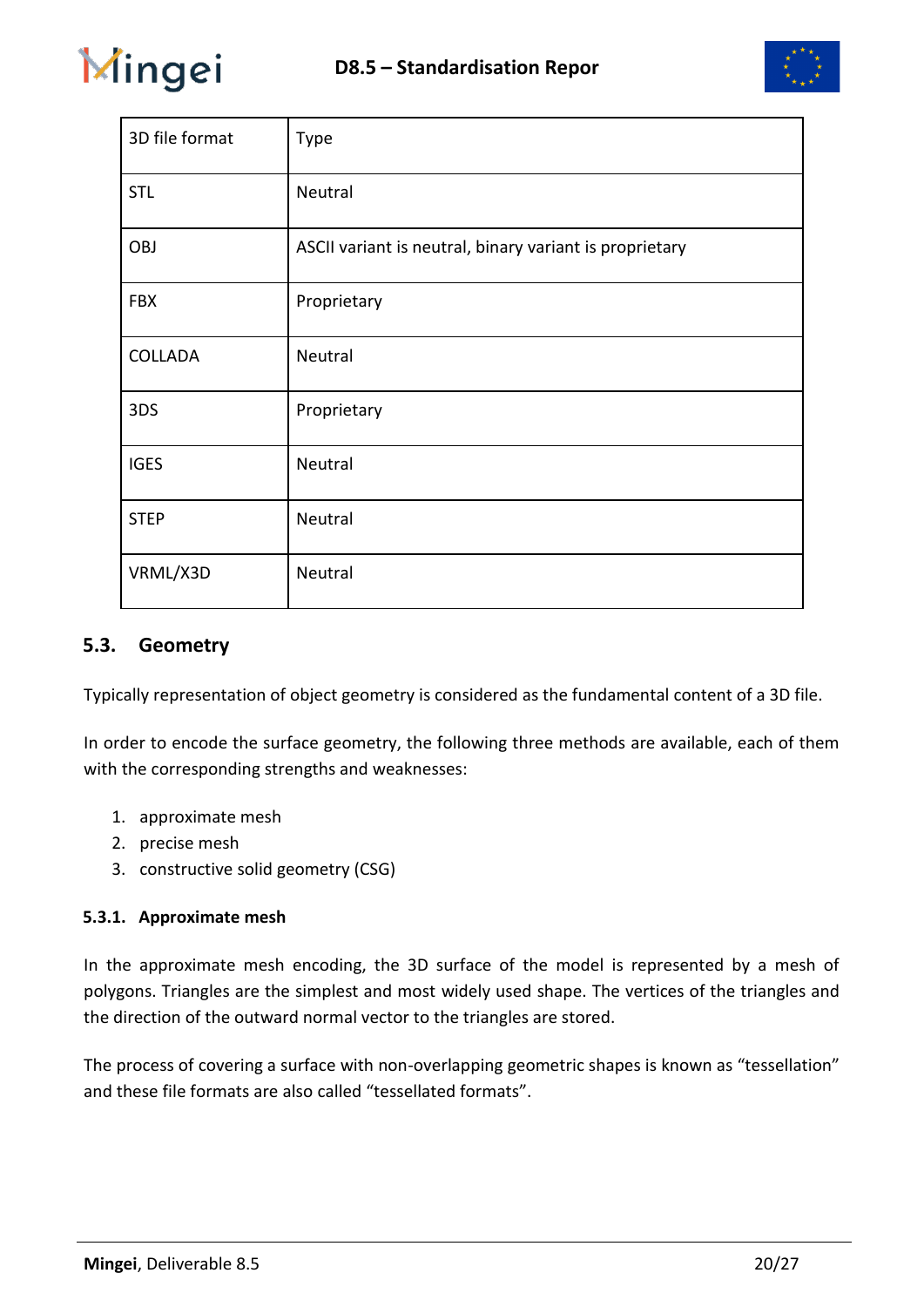



Triangles are the simplest polygon that defines a planar piece of surface. In this way, they approximate the smooth geometry of the surface. The smaller the triangles the more faithful the approximation is. On the other hand, the smaller triangles, the larger the file size of the model.

Tessellated formats are used when the final product has not to have a very high resolution, e.g. 3D printing.

#### **5.3.2. Precise mesh**

In cases where the tessellated encoding is not fine enough, such as scientific simulation, the precise mesh encoding is employed.

Precise file formats compensate for resolution lost in tessellation by a generative approach that employees a parametric (analytic) representation of surfaces.

Typically, *Non-Uniform Rational B-Spline* patches (or NURBS) are employed to introduce "knots", which are control points and a set of parameters. The reconstructed surface is computed by smoothly interpolation over the control points.

Precise meshes can be created from approximate meshes. They are mainly utilized to generate surfaces that are smooth, at any scale of observation. On the other hand, the surface is computed on-line, thereby requiring significant computational cost and inapplicable in interactive uses of the model.

#### **5.3.3. Constructive solid geometry**

In constructive solid geometry, 3D shapes are constructed by adding or subtracting some primitive shapes (e.g. spheres). This format is oriented in the CAD of models rather than the digitization of existing objects.

#### **5.4. Appearance**

The encoding of appearance is of profound importance in the digitization of artefacts, as it is relevant to the material they are made of and, furthermore, the artistic dimensions that they may contain.

Appearance represents (or simulates) surface properties as material type, texture, colour (absorption spectrum) which determine how model looks like when it is visualised.

Information about appearance is encoded in two different ways.

#### **5.4.1. Texture mapping**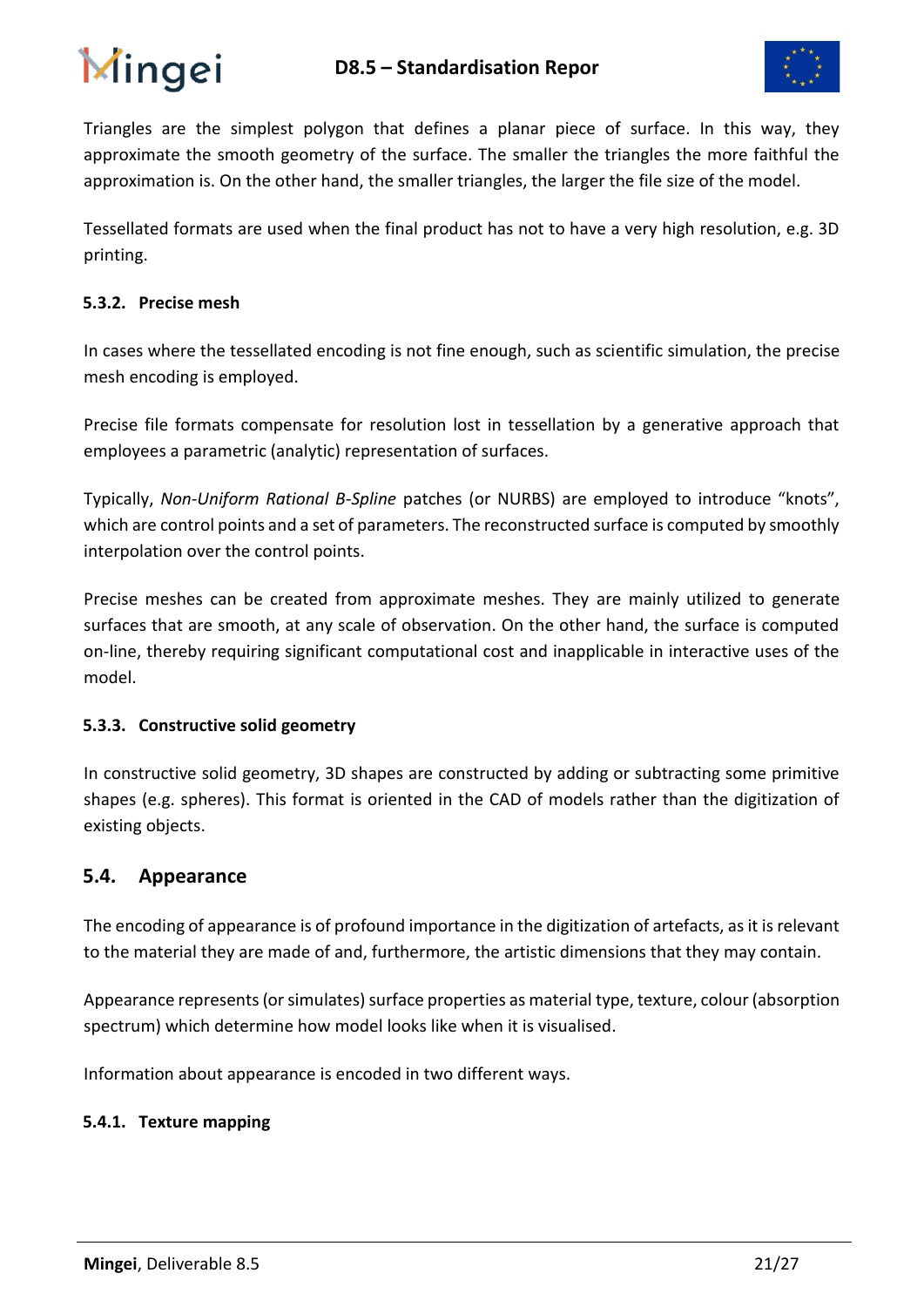

In texture mapping, every point in the encoded 3D surface is mapped to a 2D image, called the texture map of the model. When visualizing the 3D model, every surface point is assigned a coordinate in the texture map. Typically, in the file format, only the vertices of the mesh are associated with location in the texture map. Points in between are usually coloured online. When using a mesh of triangles, each triangle of the model is mapped to a triangle in the texture map. Barycentric coordinates or affine/perspective transformation are employed to map the triangle texture of the 3D face of the model. Usually, this operation is implemented in hardware (in the GPU) to accelerate the process.

The 2D texture map is, in most cases, stored separately in another file that the geometry content.

#### **5.4.2. Face attributes**

Another way for encoding appearance is the association of faces and/or vertices with colour, texture and material attributes. The main advantage of corresponding formats, is that they include a *specular component* encoding the reflectance behaviour of the surface due to light sources or reflections from other surfaces. Moreover, the include a *transmissive component* that encodes the colour aberration as well we the intensity and spectral transformation that radiation (light) undergoes when passing through the material that the object is made of. Finally, transparent and semi-transparent materials change the direction of light passing through them, a behaviour that is an *index of refraction* property, associated with the material type.

It ought to be noted that face attributes do not provide a faithful emulation of light behaviour. They rather simulate the visual result employing various techniques from the domain of Graphics to achieve a realistic rendering.

In order to encode appearance information using face attributes context-related knowledge is required, such as the type of material. Typically, such knowledge is required to be provided by an external source (i.e., the curator), as its inference from visual data can be either difficult or an illposed problem.

### **5.5. Scene information**

Encoding information about the scene is supported by some 3D file formats. The scene describes the layout of the 3D model in terms of light sources, GPS location. Some formats also determine the properties of the virtual camera (pose, FOV, resolution) to be used for visualization of the model.

The encoding of the light source depends on the nature of the light source. In the simplest case of a point source, its location, colour, and intensity are stored.

In Mingei, we do not encode camera and light attributes, as they are controlled by end users or the specific visualization application.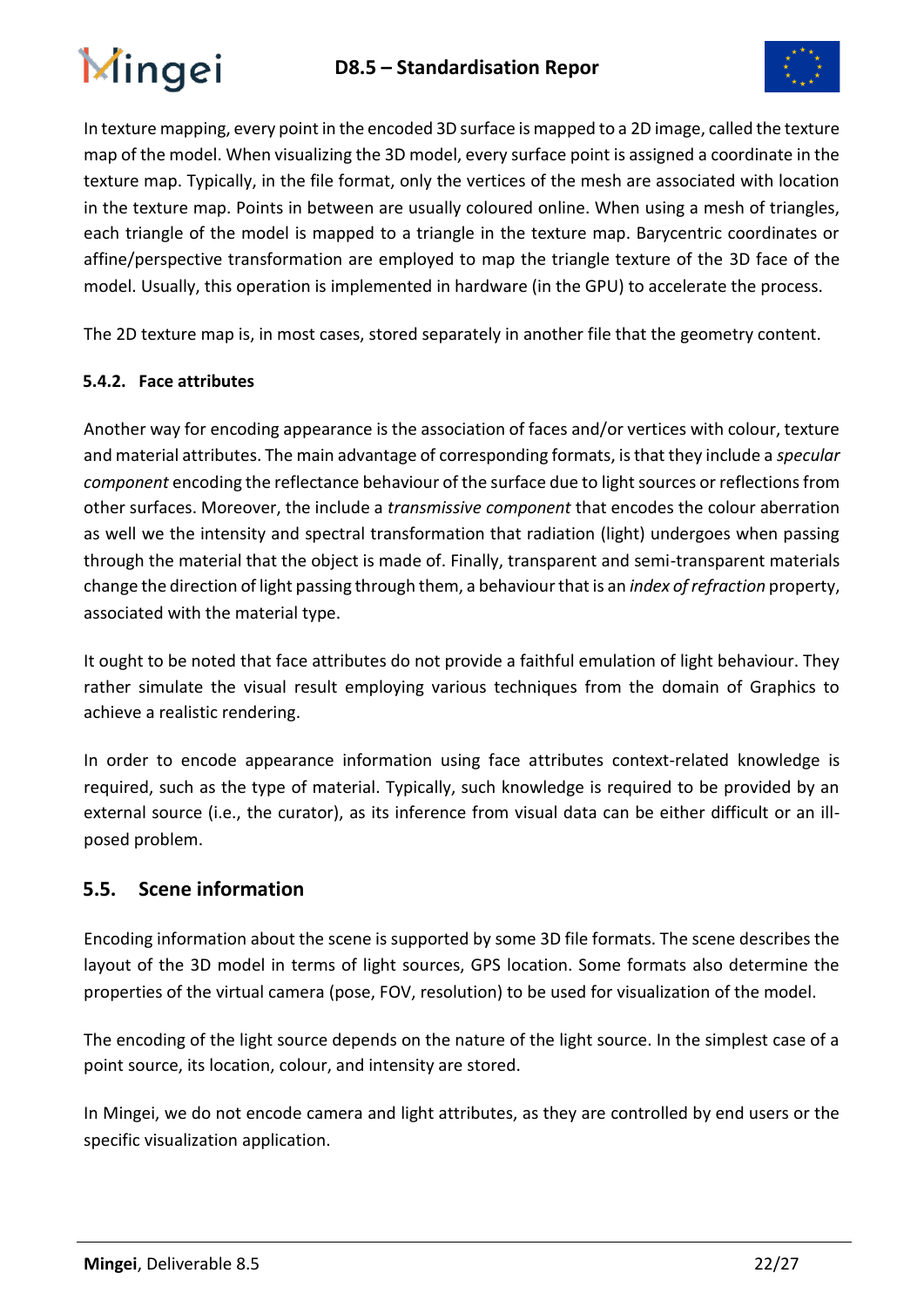

### **5.6. Animation**

Some 3D file formats have the capability to store animations of a 3D model. This is very useful in game designing or movie making where animations are used heavily.

#### **5.6.1. Skeletal animation**

The most widely used format of encoding the motion of a 3D model is "skeletal animation". In skeletal animation, each model is associated with an underlying skeleton. The skeleton is a hierarchy of virtual "bones". The motion of parent bones affects child bones, similarly to the human body, where a movement of the shoulder joint affects the position of the wrist and fingers.

The bones are typically rigid. However most formats allows non-rigid motion and encode scale and shear, besides rotation. Bones are connected by "joints", which are associated with constraints in the possible rotations of a bone in relation to its parent. Given a rigid skeletal hierarchy, its posture can be encoded only by the angles of the joints and a skeletal rotation.

#### **5.6.2. Techniques of animation**

There are several ways of creating and storing animations of skeletal structures. The most important techniques are forward kinematics, inverse kinematics, and key-frames[1].

#### **5.7. Mingei Formats**

The two most widely used formats for 3D digitisations are STL and OBJ. Comprehensive reviews of the numerous types of 3D file formats can be found in the EduTechWiki of the University of Geneva o[n](http://edutechwiki.unige.ch/en/3D_file_format) 3D file formats and on Wikipedia on [3](https://en.wikipedia.org/wiki/Category:3D_graphics_file_formats)D graphics file formats.

**STL** (STereoLithography) is important in the domains of 3D printing, rapid prototyping, and computeraided manufacturing. The corresponding file extension is .STL. STL encodes the surface geometry of a 3D model approximately using a triangular mesh. STL ignores appearance and scene information. It is one of the simplest and leanest 3D file formats.

**OBJ** is a widely used file format in 3D graphics, associated with the file extension OBJ. The OBJ file format supports both approximate and precise encoding of surface geometry. For approximate encoding, the surface mesh is not restricted to triangular facets, but polygons can be used. For precise encoding, it uses smooth curves and surfaces such as NURBS. The OBJ format can encode colour and texture information. This information is stored in a separate file with the extension .MTL (Material Template Library).

**BVH** is an ASCII file that contains motion capture data for three-dimensional characters. The BVH file format was originally developed by Biovision, a motion capture services company. The BVH format is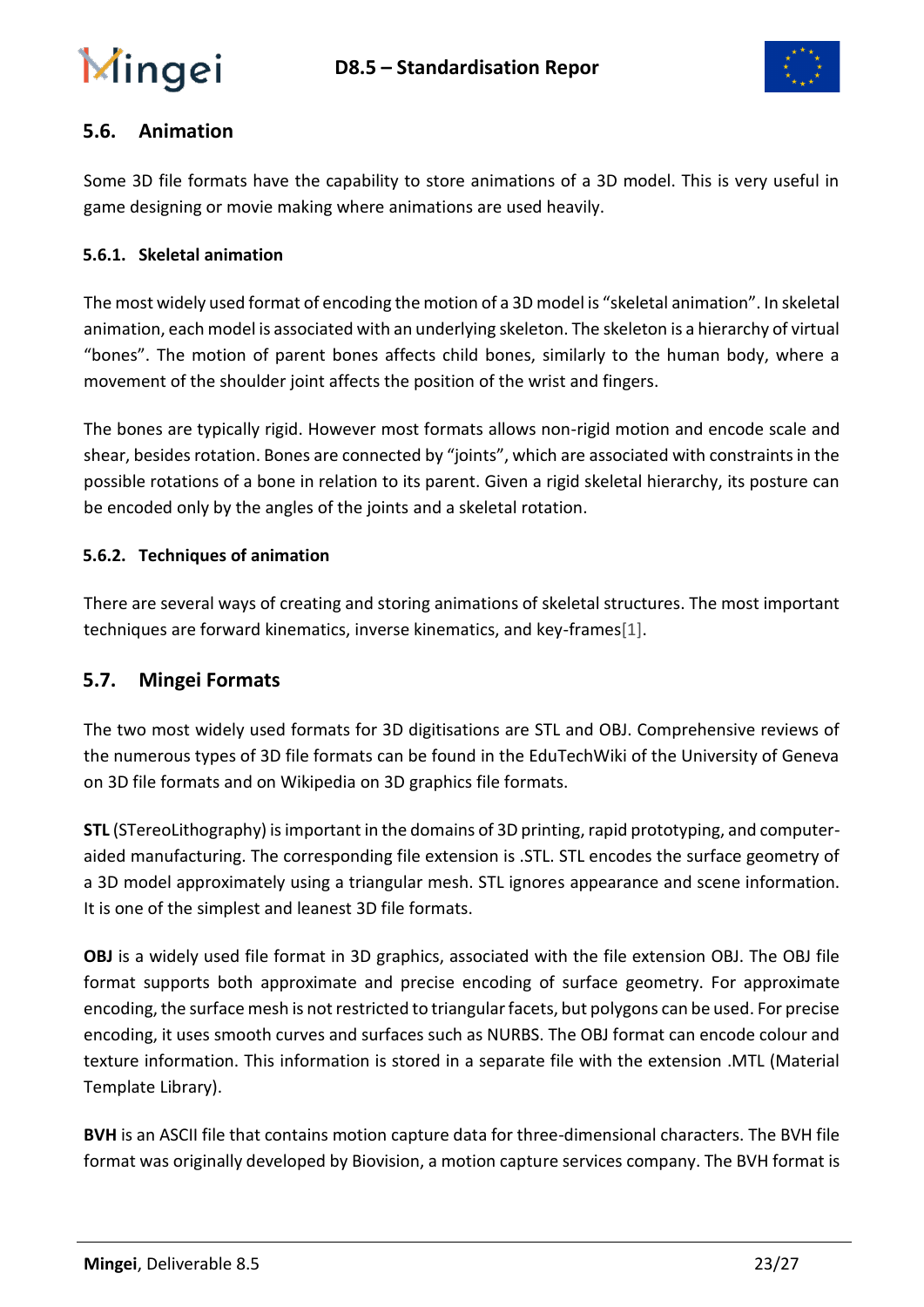



widely used format, though it lacks a full definition of the basis pose (this format has only translational offsets of children segments from their parent, no rotational offset is defined). In Mingei, we use BVH to encode the hierarchy of different models.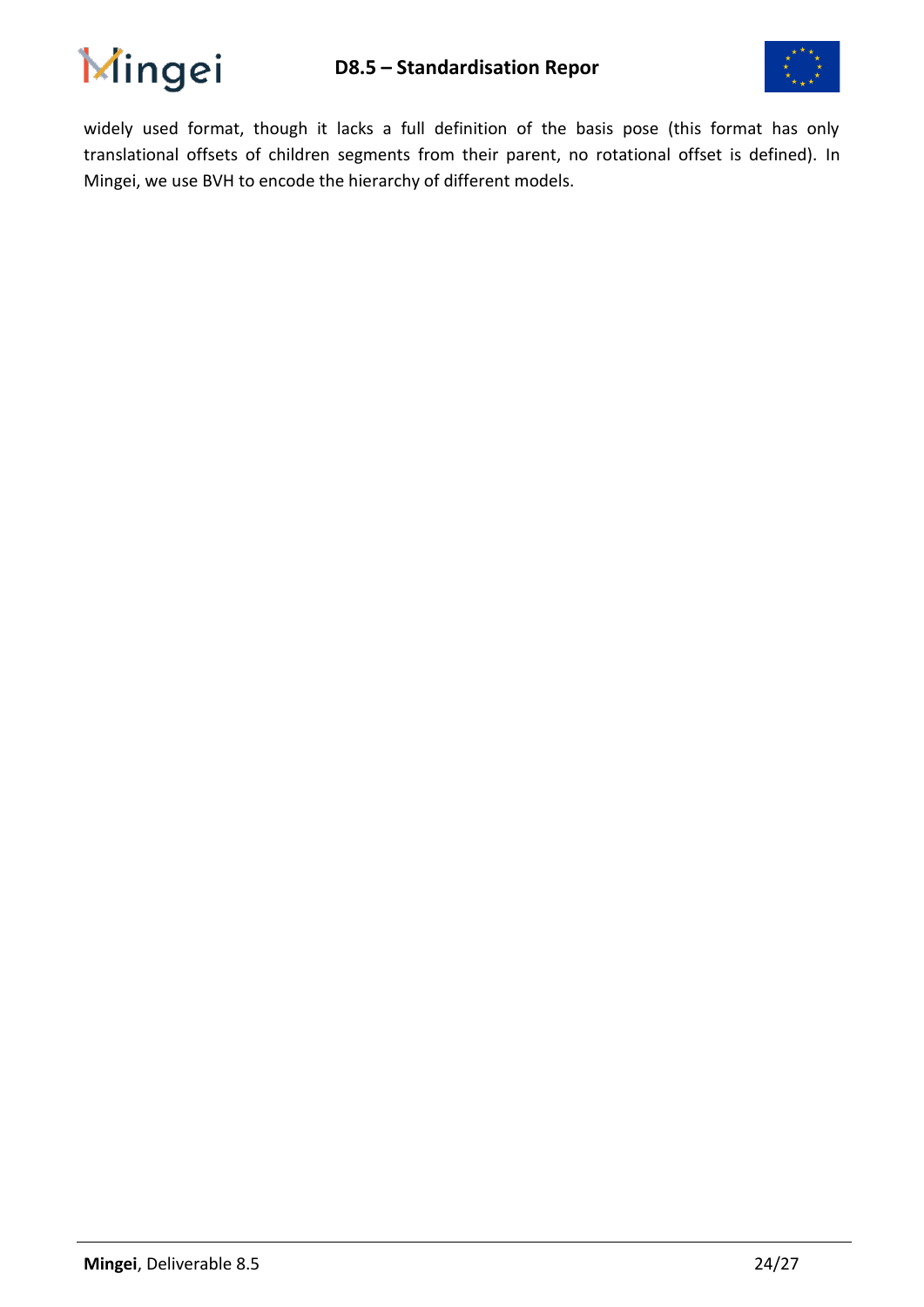

### **6. Conclusions and future work**

In this deliverable we have presented an overview of the three basic activities which are necessary for creating, using and sustaining digital heritage. A summary of metadata schemas, standard ontologies for representing Cultural Heritage collections, and of the standard languages of the Semantic Web used to implement these ontologies has been reported. Furthermore, we have provided an overview of the standards (i.e. ontologies and languages) applied in the Mingei Crafts Ontology as well as of 3D standard formats used for producing 3D models in the Mingei project.

As future work, this deliverable will be updated to report all further developments of the CrO Ontology. We will also keep in contact with all Mingei partners to identify other standards used by them for the development of the project. Furthermore, we will contact standardisation bodies to identify specific technologies developed in the project that may be incorporated into existing or new standards. Finaly, a detailed description of how the Mingei protocol is aligned with existing standards in the domain will be provided in order to ensure that end users of the protocol will gain the maximum out of exisisting standardised formats.

The updated versions of the deliverable will be submitted at M24 and M36.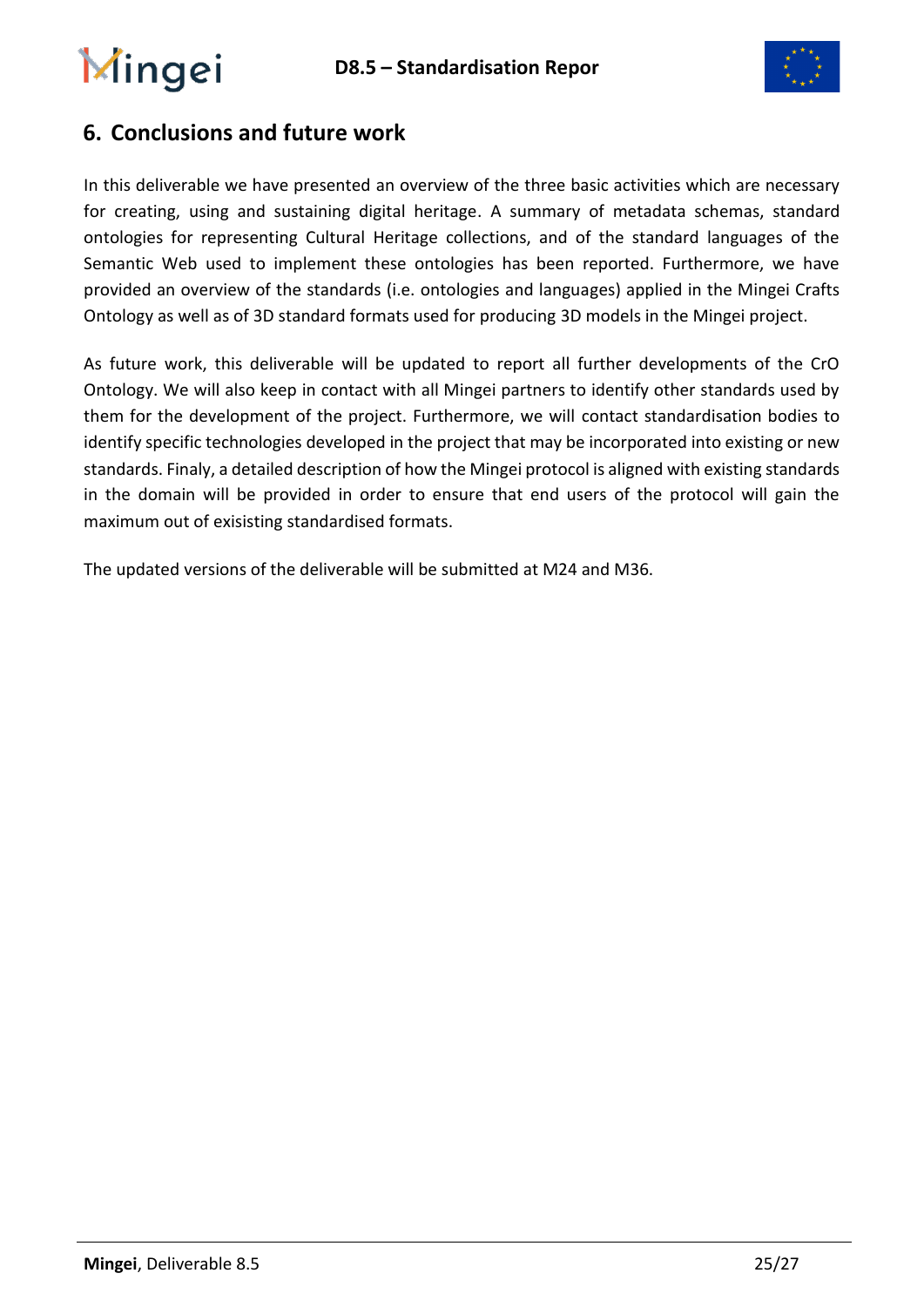

## **7. References**

[1] Logan, W. S. Closing Pandora's Box: Human Rights Conundrums in Cultural Heritage. In Silverman, Helaine., Ruggles, D. Fairchild. (eds.). Cultural heritage and human rights. New York, Springer, 2007.

[2] Varbova, V. & Zhechkov, R. A policy brief from the policy learning platform on environment and resource efficiency. Interreg Europe – European Regional Development Fund, 2018.

[3] Sotirova, K. et al. Digitization of cultural heritage–standards, institutions, initiatives. Access to digital cultural heritage: Innovative applications of automated metadata generation, 2012.

[4] Gladney, H. Preserving Digital Information. Springer-Verlag, 2007.

[5] Flouris, G. and Meghini, C. Some preliminary ideas towards a theory of digital preservation. In Proceedings of the 1st international workshop on digital libraries foundations, 2007.

[6] Doerr, M. The CIDOC CRM, an ontological approach to schema heterogeneity. Dagstuhl Seminar Proceedings. Schloss Dagstuhl-Leibniz-Zentrum für Informatik, 2005.

[7] Berners-Lee, T. The Semantic Web (PDF). Scientific American, 2001.

[8] Doerr, M. The CIDOC conceptual reference module: an ontological approach to semantic interoperability of metadata. AI magazine 24.3, 2003.

[9] Baker, T. A grammar of Dublin Core. D-lib magazine 6.10, 2000.

[10] Doerr, M. and Stead, S. Harmonized models for the Digital World CIDOC CRM, FRBROO, CRMDig and Europeana EDM. In Tutorial. 15th Int. Conf. on Theory and Practice of Digital Libraries, TPDL, Berlin, Germany, 2001.

[11] Bruseker, G., Doerr, M. and Theodoridou, M. Report on the Common Semantic Framework, 2017.

[12] Doerr, M. and Theodoridou, M. CRMdig an extension of CIDOC-CRM to support provenance metadata, 2014.

[13] Shotton, D. CiTO, the Citation Typing Ontology. Journal of Biomedical Semantics, vol. 1, no Suppl 1, 2010.

[14] Peroni, S., Shotton, D. The SPAR Ontologies. In: Vrandečić D. et al. (eds) The Semantic Web – ISWC 2018. ISWC 2018. Lecture Notes in Computer Science, vol 11137. Springer, Cham, 2018.

[15] Beckett, D. The design and implementation of the redland rdf application framework. Computer Networks, 39(5):577–588, 2002.

[16] Brickley, D., Ramanathan V. G. and McBride, B. RDF Schema 1.1. W3C recommendation, 2014.